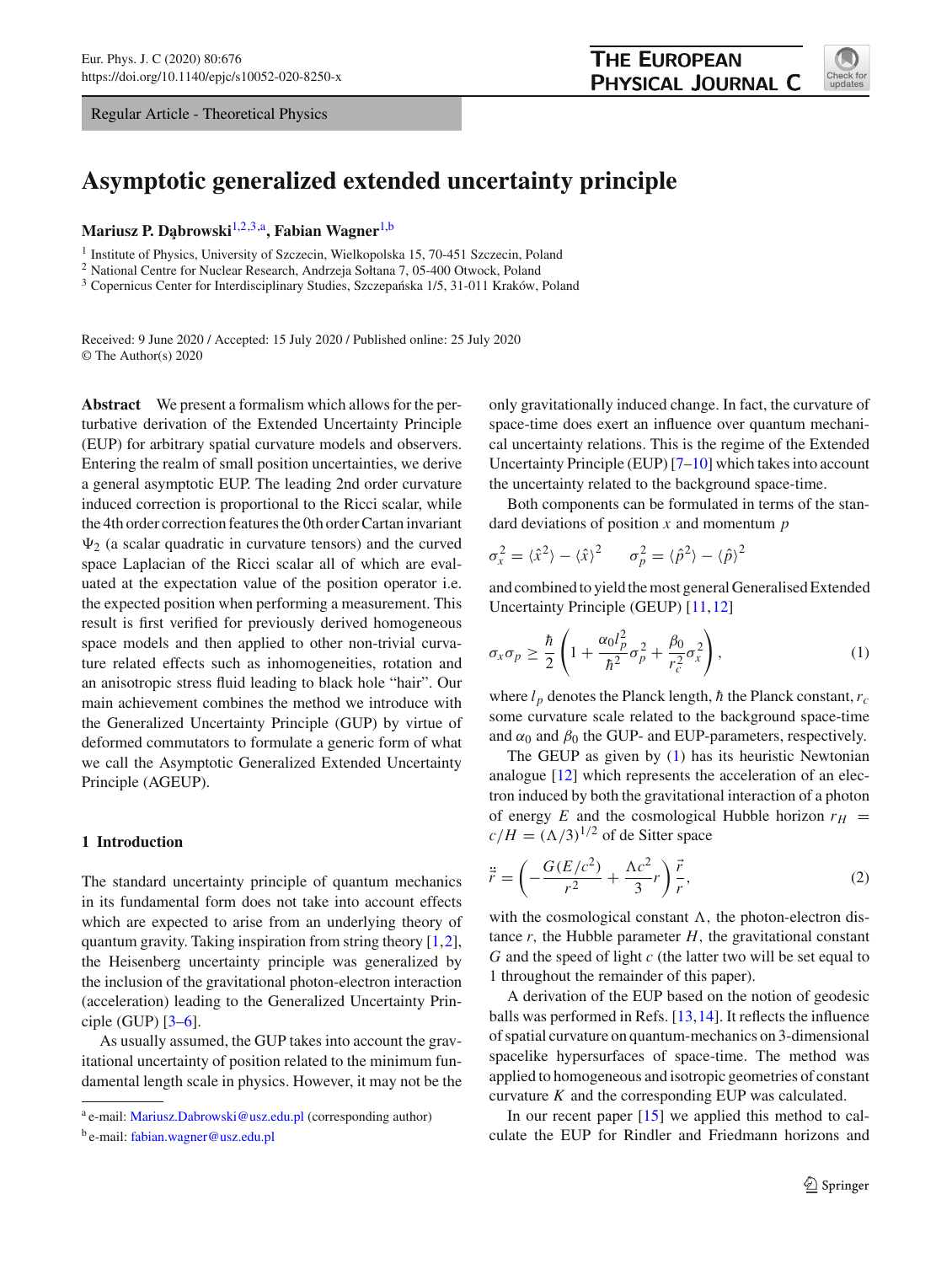obtained corrections to the Hawking temperature and Bekenstein entropy of black holes. In said derivation emphasis was put on the local observer in an accelerated frame or at the center of symmetry seeing the effects related to such a specific choice of frame. Yet, a coordinate-independent (covariant) relation for the EUP was the same as derived earlier in [\[14](#page-13-9)]. This was further commented on in Ref. [\[16](#page-13-11)].

The purpose of this paper is to derive a general expression for the EUP in the case of small position uncertainties (to be specified below) and thus consider non-trivial (e.g. nonhomogeneous) effects of curvature on the EUP.

The paper is organized as follows. Section [2](#page-1-0) outlines a method of deriving the EUP as it was applied to homogeneous (constant curvature) spaces in Ref. [\[14](#page-13-9)]. In Sect. [3](#page-1-1) we present our perturbative approach to apply it further to small position uncertainties in Sect. [4.](#page-4-0) Moreover, in Sect. [5](#page-6-0) several types of perturbations are discussed to provide exemplary applications of the asymptotic EUP to various geometries of non-trivial curvature. Finally, Sect. [7](#page-8-0) is intended to summarize our results.

# <span id="page-1-0"></span>**2 Background geometry determined EUP**

The reasoning behind Refs. [\[13](#page-13-8)[,14](#page-13-9)] restricts our perspective to spacelike hypersurfaces of the underlying space-time (it is impossible to even define a mathematically sound uncertainty relation in standard quantum mechanics otherwise). Thus, as other effects which combine quantum mechanics and gravity, this method is observer dependent.

Consider a free wave function  $\psi$  living on said Riemannian manifold but confined to a geodesic ball  $(B<sub>o</sub>)$  of radius  $\rho$ . Due to their invariance under diffeomorphisms, geodesic balls are the natural generalization of the Heisenberg slit to curved manifolds where  $\rho$  corresponds to the slit width thus providing a measure of position uncertainty. Confinement to this domain is ensured by imposing Dirichlet boundary conditions on the wave function.

As the Laplace–Beltrami-operator  $\Delta$  (representing the squared momentum operator  $\hat{p}^2 = -\hbar^2 \Delta$ ) is hermitian with respect to the measure  $d\mu$  of the Hilbert space in question  $\mathcal{H} = L^2(B_\rho \subseteq \mathbb{R}^3, d\mu)$  and thus its eigenvalues provide an orthonormal base of the latter, deriving the uncertainty relation basically boils down to solving the eigenvalue problem

$$
\Delta \psi + \lambda \psi = 0 \quad \text{within } B_{\rho} \tag{3}
$$

$$
\psi = 0 \quad \text{on } \partial B_{\rho}.\tag{4}
$$

Choosing the wave function to be real (the eigenvalue problem is the same for the real and the imaginary part), the Dirichlet boundary conditions ensure that  $\langle \hat{p} \rangle = 0$ . Hence, the momentum uncertainty reads

$$
\sigma_p = \sqrt{\langle \hat{p}^2 \rangle} = \hbar \sqrt{-\langle \psi | \Delta | \psi \rangle} \ge \hbar \sqrt{\lambda_1}
$$
 (5)

with the 1st eigenvalue of the eigenvalue problem  $(3)$ .

Multiplying by  $\rho$ , the uncertainty relation is obtained. In Ref. [\[14](#page-13-9)] it was found that the uncertainty relation for Riemannian 3-manifolds of constant curvature *K* reads

<span id="page-1-4"></span>
$$
\sigma_p \rho \ge \pi \hbar \sqrt{1 - \frac{K}{\pi^2} \rho^2}.
$$
\n(6)

Note that the uncertainty relation derived this way is not of the same kind as the one described by [\(1\)](#page-0-2) because it features the characteristic length of confinement  $\rho$ , a generalisation of Heisenberg's slit width. Thus,  $\rho$  should rather be interpreted as uncertainty and does not represent the standard deviation of position.

#### <span id="page-1-1"></span>**3 Weak curvature EUP formalism**

Consider a generic weak curvature effect on spacelike 3Dhypersurfaces, i.e. for a spatial metric splitting

<span id="page-1-3"></span>
$$
ds^{2} = \left[g_{ij}^{(0)} + \epsilon g_{ij}^{(1)} + \epsilon^{2} g_{ij}^{(2)}\right] dx^{i} dx^{j}, \tag{7}
$$

where  $g_{ij}^{(0)}$  denotes the flat space Riemannian metric in some set of coordinates  $x^i$ ,  $i = 1, 2, 3$ . The perturbation  $\epsilon$  will be treated at 2nd order throughout this section. Correspondingly, the inverse metric can be approximated as

$$
\[g_{ij}^{(0)} + \epsilon g_{ij}^{(1)} + \epsilon^2 g_{ij}^{(2)}\]^{-1} = g_{(0)}^{ij} - \epsilon g_{(0)}^{ik} g_{(0)}^{jl} g_{kl}^{(1)} \n+ \epsilon^2 \left[g_{(0)}^{ik} g_{(0)}^{ml} g_{kn}^{(1)} g_{mn}^{nj} g_{(0)}^{nj} - g_{(0)}^{ik} g_{(0)}^{jl} g_{kl}^{(2)}\right] + \mathcal{O}\left(\epsilon^3\right) \n= g_{(0)}^{ij} - \epsilon g_{(1)}^{ij} + \epsilon^2 \left[g_{(1)}^{ik} g_{k}^{(1)j} - g_{(2)}^{ij}\right] + \mathcal{O}\left(\epsilon^3\right), \quad (8)
$$

where the last line was just given for notational reasons, i.e. to show that the unperturbed metric may be used to rise and lower indices. Note that the sub- and superscripts  $(0)$ ,  $(1)$  and (2) denote the perturbation order and should not be understood as covariant or contravariant indices.

<span id="page-1-2"></span>In order to obtain an EUP for the metric [\(7\)](#page-1-3), a general construction of geodesic balls in the weak curvature regime has to be given. Furthermore, the corresponding eigenvalue problem has to be solved in these domains. This will be discussed in the following subsections.

### 3.1 Geodesic balls

In order to solve the given quantum mechanics problem, the domain to which the corresponding wave function  $\psi$  has to be confined needs to be found. As it is 3-diffeomorphism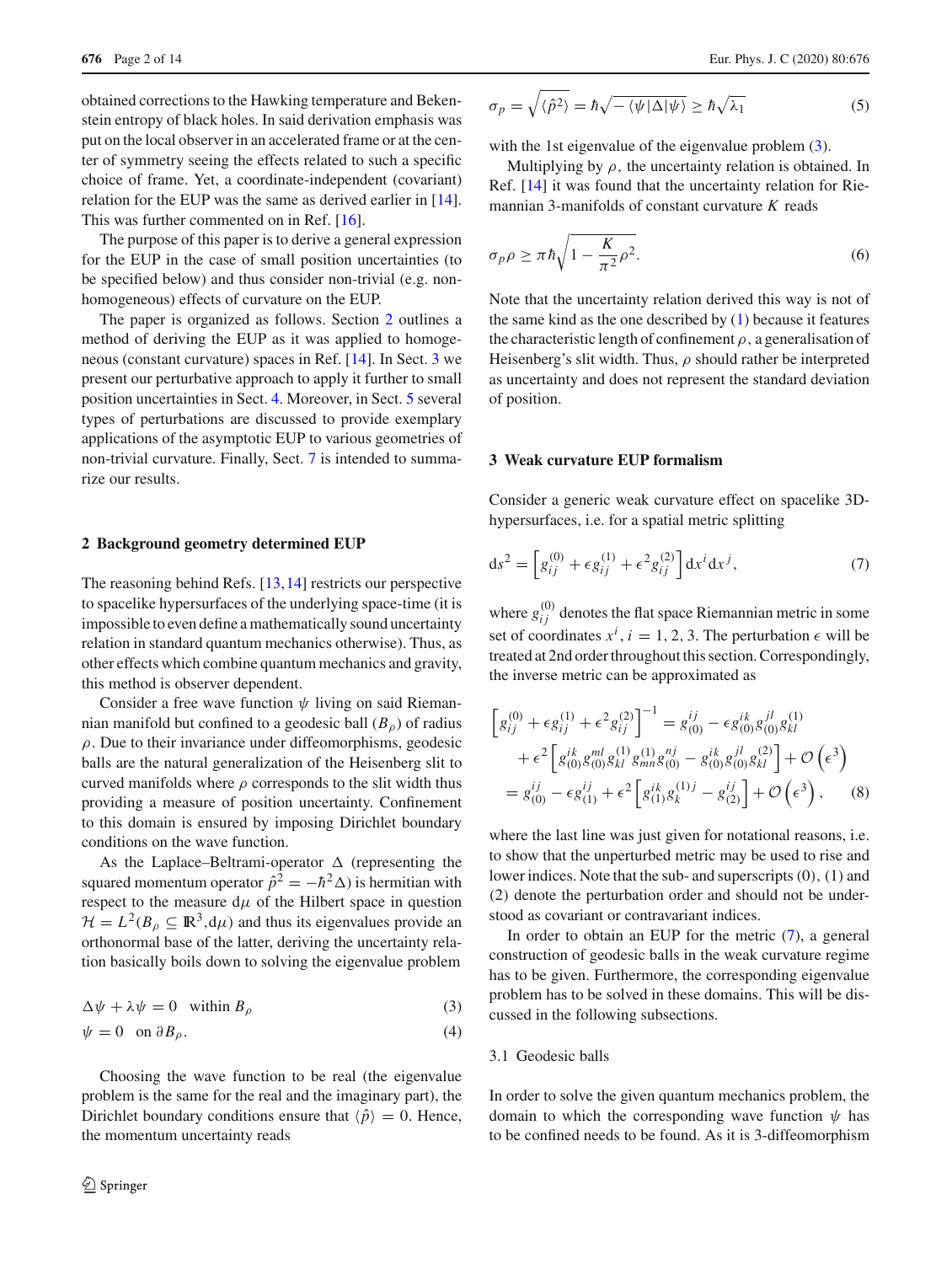invariant, the most natural generalisation of Heisenberg's slit width is a geodesic ball. This object is defined by its boundary on which every point  $p \in \partial B_0$  has a constant geodesic distance  $\sigma(p_0, p)$  from its center  $p_0$ . Physically, the point  $p_0$ describes the expectation value of the position operator.

Fixing  $p_0$ , the biscalar  $\sigma(p_0, p)$  becomes a scalar field  $\sigma(p)$  (related to Synge's world function [\[17](#page-13-12)]) which measures the distance along the shortest geodesic connecting the points  $p_0$  and  $p$ . Hence, it has to satisfy the differential equation [\[18](#page-13-13)]

$$
g^{ij}\partial_i\sigma\partial_j\sigma = 1\tag{9}
$$

with the boundary condition  $\sigma(p_0) = 0$ .

As it conveniently describes surface normals of the spheres limiting the geodesic balls, we will interpret this scalar as coordinate. These geodesically spherical boundaries can then be conveniently defined by the relation  $\sigma = \rho$ . Note that the shape of geodesic balls depends on the coordinates and the background geometry which are chosen and does not need to even closely resemble ordinary balls in flat space and Cartesian coordinates. An example of their change is given in Fig. [1.](#page-2-0) In this illustration the background consists of constant time slices of the Schwarzschild static patch described by Schwarzschild coordinates. In order to illuminate the distortion, three geodesic balls of equal geodesic radius  $\rho$  but different coordinate distances  $r_0$  between their center  $(p_0)$  and the center of symmetry of the space (origin) are compared. The corresponding calculations were done numerically thereby not invoking the small ball approximation made below. It can be seen quite clearly that the distortion of the geodesic balls increases with increasing curvature i.e. decreasing coordinate distance from the center of symmetry.

The coordinates which are normal to  $\sigma$  can be understood as surface parameters of geodesic spheres. In this paper we denote these as  $\chi$  and  $\gamma$  to construct the geodesic coordinate system  $\sigma^i = (\sigma, \chi, \gamma)$ . Imposing orthogonality as motivated above, the "angular" coordinates have to satisfy

$$
g^{ij}\partial_i\sigma\partial_j\chi = g^{ij}\partial_i\sigma\partial_j\gamma = 0.
$$
 (10)

From a geometric point of view these coordinates by definition describe the background in such a way that the geodesic balls are not distorted. This might be quite unnatural for arbitrary metrics but simplifies a perturbative treatment in quantum mechanics enormously.

Linearising  $(9)$  and  $(10)$  as indicated above, we can write

$$
\sigma^i \simeq \sigma_0^i + \epsilon \sigma_1^i + \epsilon^2 \sigma_2^i \tag{11}
$$

with the geodesic coordinates to nth order  $\sigma_n^i$ . Similarly, we perturbatively construct derivatives with respect to the employed coordinates as



<span id="page-2-1"></span><span id="page-2-0"></span>**Fig. 1** Three geodesic balls with equal geodesic radius  $\rho = .4R_S$ but different distances from the center of symmetry  $r_0 = 3.5R_s$ (left),  $r_0 = 2.5R_s$  (mid) and  $r_0 = 1.5R_s$  (right) in a background spatial section of the Schwarzschild static patch characterized by the Schwarzschild radius  $R<sub>S</sub>$  and described in Schwarzschild coordinates. Surfaces of geodesic balls are coloured blue while black hole horizons are depicted (only for illustration purposes) as black sections of spheres

$$
\frac{\partial}{\partial \sigma^i} \simeq \frac{\partial}{\partial \sigma_0^i} - \epsilon \frac{\partial \sigma_1^j}{\partial \sigma_0^i} \frac{\partial}{\partial \sigma_0^j} \n+ \epsilon^2 \left( \frac{\partial \sigma_1^j}{\partial \sigma_0^i} \frac{\partial \sigma_1^k}{\partial \sigma_0^j} \frac{\partial}{\partial \sigma_0^k} - \frac{\partial \sigma_2^j}{\partial \sigma_0^i} \frac{\partial}{\partial \sigma_0^j} \right)
$$
\n(12)

which works up to 2nd order because

$$
\frac{\partial \sigma^j}{\partial \sigma^i} = \delta_i^j + \mathcal{O}(\epsilon^3). \tag{13}
$$

<span id="page-2-2"></span>As a starting point for the perturbative quantum mechanical treatment we have to express the given metric in terms of geodesic coordinates. Then  $(9)$  and  $(10)$  become simply

<span id="page-2-4"></span>
$$
g_{\sigma i} = \delta_i^{\sigma} \tag{14}
$$

while the remaining four components of the metric contain all the information about the underlying space.

<span id="page-2-3"></span>If the background is flat (as will be assumed later), this can be interpreted as a quasi-spherical (i.e. spherical up to corrections of order  $\epsilon$ ) coordinate system. Then the unperturbed coordinates  $\sigma_0^i = (\sigma_0, \chi_0, \gamma_0)$  in [\(11\)](#page-2-3) furnish a spherical coordinate system constructed around *p*0.

For the remainder of this section we assume the metric [\(7\)](#page-1-3) to be given in terms of geodesic coordinates.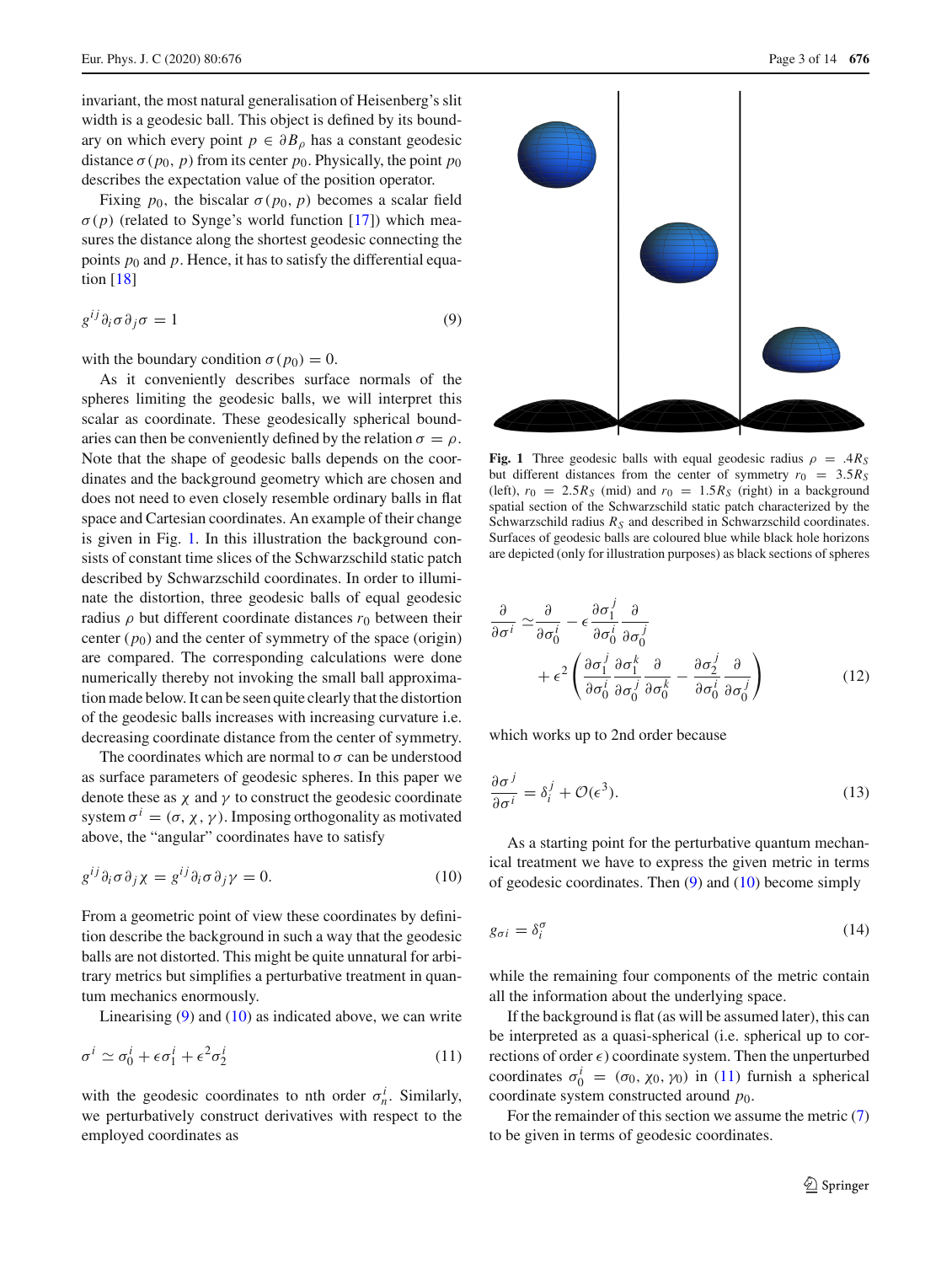#### 3.2 Weak field approximation and gravitational waves

Our geodesic coordinates  $(11)$  are reminiscent of the weak field approximation applied in the case of gravitational waves [\[19](#page-13-14)]. The coordinate systems chosen in both cases are similar. In fact, the coordinate describing the geodesic direction of propagation of the gravitational waves is analogous to the geodesic distance coordinate employed in this paper. The other two coordinates are normal to the geodesic motion i.e. they are extended along hypersurfaces of constant geodesic distance and can thus be considered analogous to our "angular coordinates".

However, the representation which is usually used to describe gravitational waves is given in the so-called transverse-traceless (TT) gauge which provides four conditions in the 4-dimensional Lorentzian system while in our 3 dimensional approach there are only three conditions. Therefore the metric is not traceless in the geodesic coordinates defined above - it is merely expressed in a transverse gauge.

#### <span id="page-3-1"></span>3.3 Eigenvalue problem

As in the original approach by Schürmann [\[14](#page-13-9)], the eigenvalue problem to be solved reads

$$
(\Delta + \lambda_n) \psi_n = 0 \quad \text{inside } B_\rho,\tag{15}
$$

$$
\psi_n = 0 \quad \text{on } \partial B_\rho,\tag{16}
$$

where  $\lambda_n$  and  $\psi_n$  (*n* stands for *nlm* in 3D) describe the eigenvalues and -functions (there are countably infinitely many) and  $\Delta$  denotes the Laplace-Beltrami operator which has to be evaluated on the curved background on which it reads

$$
\Delta = g^{ij} \left( \partial_i \partial_j - \Gamma_{ij}^l \partial_l \right). \tag{17}
$$

Subjecting the background manifold to the metric splitting [\(7\)](#page-1-3), the Christoffel symbols become (up to 2nd order)

$$
\Gamma_{ij}^k \simeq {}^{(0)}\Gamma_{ij}^k + \epsilon {}^{(1)}\Gamma_{ij}^k + \epsilon^2 {}^{(2)}\Gamma_{ij}^k
$$
 (18)

with the unperturbed symbol  $^{(0)}\Gamma_{ij}^k$  and the higher order expressions

$$
{}^{(1)}\Gamma_{ij}^k = \frac{1}{2} \left[ g_{(0)}^{kl} \left( \partial_i g_{jl}^{(1)} + \partial_j g_{il}^{(1)} - \partial_l g_{ij}^{(1)} \right) - g_{(1)}^{kl} \left( \partial_i g_{jl}^{(0)} + \partial_j g_{il}^{(0)} - \partial_l g_{ij}^{(0)} \right) \right],
$$
 (19)

$$
{}^{(2)}\Gamma_{ij}^{k} = \frac{1}{2} \Big[ g_{(0)}^{kl} \left( \partial_{i} g_{jl}^{(2)} + \partial_{j} g_{il}^{(2)} - \partial_{l} g_{ij}^{(2)} \right) + \left( g_{(1)}^{km} g_{m}^{(1)l} - g_{(2)}^{kl} \right) \left( \partial_{i} g_{jl}^{(0)} + \partial_{j} g_{il}^{(0)} - \partial_{l} g_{ij}^{(0)} \right) - g_{(1)}^{kl} \left( \partial_{i} g_{jl}^{(1)} + \partial_{j} g_{il}^{(1)} - \partial_{l} g_{ij}^{(1)} \right) \Big].
$$
\n(20)

<sup>1</sup> Springer

Correspondingly, the Laplace–Beltrami operator can be split as

$$
\Delta \simeq \Delta^{(0)} + \epsilon \Delta^{(1)} + \epsilon^2 \Delta^{(2)},\tag{21}
$$

with the unperturbed operator  $\Delta^{(0)}$  (on a flat background this is just the Laplacian in spherical coordinates) and the higher order corrections

$$
\Delta^{(1)} = -g_{(1)}^{ij}\partial_i\partial_j - \left(g_{(0)}^{ij}{}^{(1)}\Gamma_{ij}^k - g_{(1)}^{ij}{}^{(0)}\Gamma_{ij}^k\right)\partial_k,\tag{22}
$$

$$
\Delta^{(2)} = \left( g_{(1)}^{ik} g_k^{(1)j} - g_{(2)}^{ij} \right) \partial_i \partial_j - \left[ g_{(0)}^{ij} \right] \Gamma_{ij}^k + \left( g_{(1)}^{ik} g_k^{(1)j} - g_{(2)}^{ij} \right) \left( \int_0^{0} \Gamma_{ij}^k - g_{(1)}^{ij} \right) \Gamma_{ij}^k \right] \partial_k. (23)
$$

If coordinate sets are employed which naturally describe the underlying metric, the Dirichlet boundary conditions most probably become  $\epsilon$ -dependent as well (due to the  $\epsilon$ dependence of ∂ *B*ρ) which makes a perturbative treatment unnecessarily complicated. This problem can be circumvented employing geodesic coordinates [\(11\)](#page-2-3). As described above, then  $d\sigma$  denotes the geodesic radial form with respect to the origin  $p_0$  and therefore describes the normals of surfaces of constant  $\sigma$  while d $\chi$  and d $\gamma$  are the corresponding tangents.

<span id="page-3-0"></span>On a flat background the 0th order approximation to the metric is just flat space in spherical coordinates as expected and the boundary condition  $(16)$  has become homogeneous thus simplifying the calculation enormously.

Now the problem can be separated order by order expanding the eigenvalues and -functions as

$$
\lambda = \lambda^{(0)} + \epsilon \lambda^{(1)} + \epsilon^2 \lambda^{(2)},\tag{24}
$$

$$
\psi = \psi^{(0)} + \epsilon \psi^{(1)} + \epsilon^2 \psi^{(2)}.
$$
\n(25)

There is a complication though: Perturbing the metric goes hand in hand with perturbing its determinant which is part of the measure  $d\mu$  with respect to which we define the scalar product of the Hilbert space of our problem *H*. In fact,  $d\mu = \sqrt{g}d^3x$  but the square root of the determinant of the metric reads

$$
\sqrt{g} = \sqrt{g^{(0)}} \left[ 1 + \frac{\epsilon}{2} g_{ij}^{(1)} g_{(0)}^{ij} + \mathcal{O}(\epsilon^2) \right].
$$
 (26)

This translates to a perturbative measure  $d\mu = d\mu^{(0)} +$  $\epsilon d\mu^{(1)} + \mathcal{O}(\epsilon^2)$  which in turn leads to a perturbation of the Hilbert space scalar product  $\langle , \rangle = \langle , \rangle_0 + \epsilon \langle , \rangle_1 + \mathcal{O}(\epsilon^2)$ .

The unperturbed operator  $\Delta^{(0)}$  is self-adjoint with respect to  $d\mu_0$  i.e. it is only almost (meaning up to higher order corrections) self-adjoint with respect to  $d\mu$ . Thus, the solutions of the unperturbed eigenvalue problem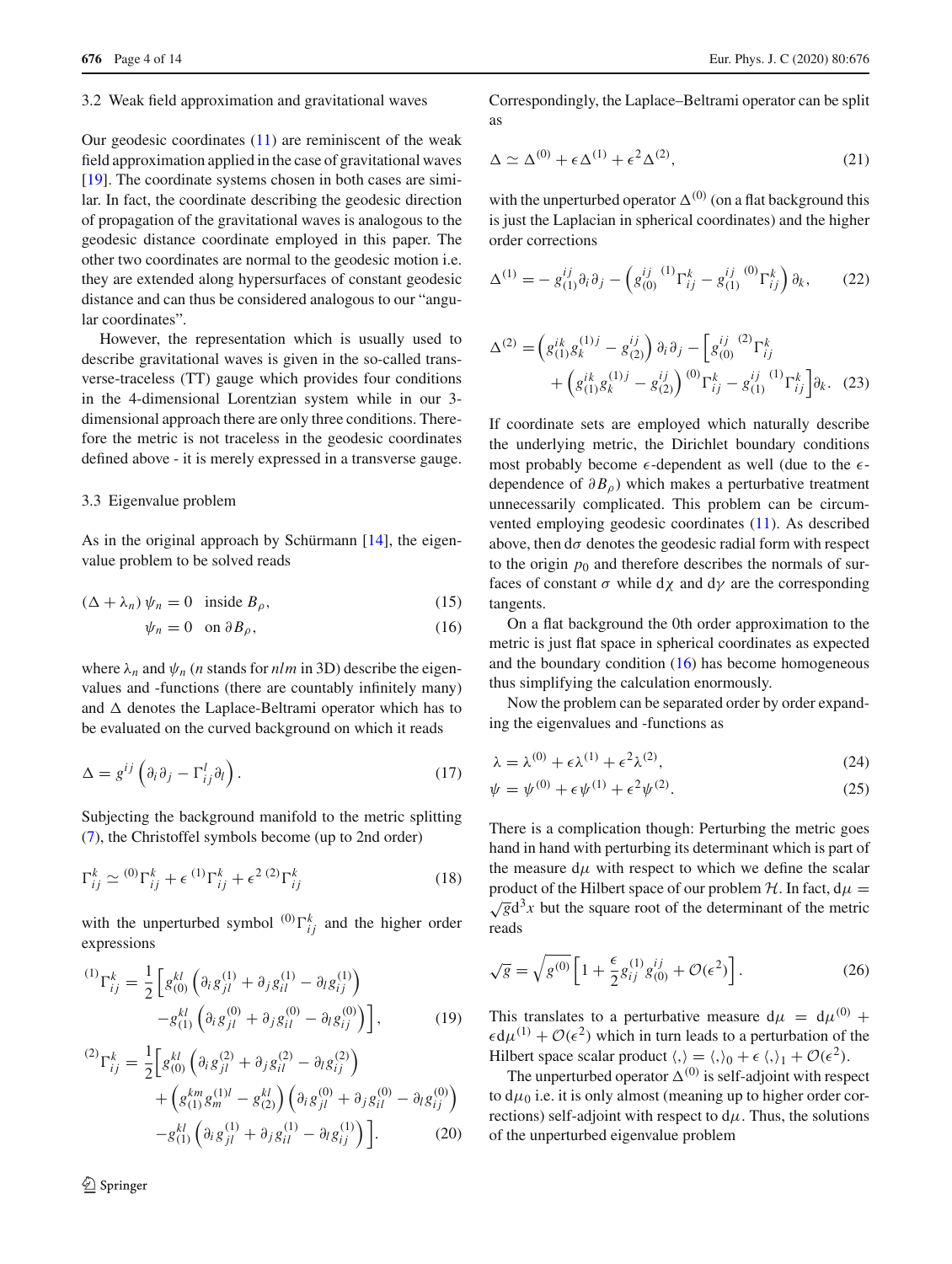$$
\left(\Delta^{(0)} + \lambda_n^{(0)}\right)\psi_n^{(0)} = 0\tag{27}
$$

only furnish an almost orthonormal base of *H*.

How to deal with this unusual kind of perturbation is explained in appendix A. There this method is applied to an abstract operator  $\hat{\mathcal{O}}$  which in this case corresponds to  $\hat{\mathcal{O}}=-\Delta$ .

In the main text we will content ourselves with giving the perturbative corrections to the eigenvalues. To 1st order we obtain

$$
\lambda_n^{(1)} = -\langle \psi_n^{(0)} | \Delta^{(1)} \psi_n^{(0)} \rangle_0 \tag{28}
$$

$$
= -\int d\mu_0 \psi_n^{(0)\dagger} \Delta^{(1)} \psi_n^{(0)}.
$$
 (29)

which resembles the usual result. Note that the expectation value is taken with respect to the unperturbed measure. There is a significant change, though, to 2nd order. The corresponding correction reads

$$
\lambda_n^{(2)} = -\langle \psi_n^{(0)} | \Delta^{(2)} \psi_n^{(0)} \rangle_0 - \sum_{m \neq n} \frac{\langle \psi_m^{(0)} | \Delta^{(1)} \psi_n^{(0)} \rangle_0 \langle \psi_n^{(0)} | \Delta^{(1)} \psi_m^{(0)} \rangle_0}{\lambda_m^{(0)} - \lambda_n^{(0)}} \n- \langle \psi_n^{(0)} | \Delta^{(1)} \psi_n^{(0)} \rangle_1 + \sum_m \langle \psi_m^{(0)} | \Delta^{(1)} \psi_n^{(0)} \rangle_0 \langle \psi_n^{(0)} | \psi_m^{(0)} \rangle_1.
$$
\n(30)

Then, restoring all quantum numbers *nlm* the momentum standard deviation of the state  $\psi_{nlm}$  becomes to 2nd order in  $\epsilon$ 

$$
\sigma_p = \hbar \sqrt{\langle -\Delta \rangle}
$$
  
=  $\hbar \sqrt{\lambda_{nlm}^{(0)} + \epsilon \lambda_{nlm}^{(1)} + \epsilon^2 \lambda_{nlm}^{(2)}}$ . (31)

In principle this approach can be used to get perturbative corrections to any already known solution. Nevertheless, we will concentrate on flat backgrounds.

#### 3.4 Flat background perturbations

In this paper we are particularly interested in perturbing around a flat background i.e. flat space in spherical coordinates constructed around  $p_0$ . Then, the 0th order problem has general solutions characterized by the integers *n*,*l*, *m* :

$$
\psi_{nlm}^{(0)} = \sqrt{\frac{2}{\rho^3 j_{l+1}^2 (j_{l,n})}} j_l \left( j_{l,n} \frac{\sigma}{\rho} \right) Y_m^l (\theta, \phi), \tag{32}
$$

$$
\lambda_{nlm}^{(0)} = \left(\frac{j_{l,n}}{\rho}\right)^2,\tag{33}
$$

with the spherical harmonics  $Y_m^l$ , the spherical Bessel function of 1st kind  $j_l(x)$  and the nth zero of the spherical Bessel function of 1st kind  $j_l$ <sub>n</sub>.

It is well-known that the lowest eigenvalue of the unperturbed operator equals  $\lambda_{100} = \pi^2/\rho^2$ . Thus, the uncertainty acquires the lower limit

$$
\sigma_p \gtrsim \frac{\hbar \pi}{\rho} \sqrt{1 + \left(\epsilon \lambda_{100}^{(1)} + \epsilon^2 \lambda_{100}^{(2)}\right) \frac{\rho^2}{\pi^2}}.
$$
\n(34)

The state in question is then described by the wave function

$$
\psi_{100}^{(0)} = \frac{1}{\sqrt{2\pi\rho}} \frac{\sin\left(\pi \frac{\sigma}{\rho}\right)}{\sigma},\tag{35}
$$

which is independent of  $\chi$  and  $\gamma$ . Using this and the characteristic of the geodesic coordinates [\(14\)](#page-2-4), the relevant terms of the Laplace–Beltrami operator (i.e. the ones corresponding to derivatives with respect to  $\sigma$  denoted as  $\Delta_{\sigma}^{(n)}$ ) become order by order

$$
\Delta_{\sigma}^{(1)} = \frac{1}{2} \left( g_{(0)}^{ij} \partial_{\sigma} g_{ij}^{(1)} - g_{(1)}^{ij} \partial_{\sigma} g_{ij}^{(0)} \right) \partial_{\sigma}, \tag{36}
$$

$$
\Delta_{\sigma}^{(2)} = \frac{1}{2} \left[ g_{(0)}^{ij} \partial_{\sigma} g_{ij}^{(2)} - g_{(1)}^{ij} \partial_{\sigma} g_{ij}^{(1)} \right]
$$
(37)

$$
+\left(g_{(1)}^{ik}g_k^{(1)j}-g_{(2)}^{ij}\right)\partial_{\sigma}g_{ij}^{(0)}\bigg]\partial_{\sigma}.
$$
\n(38)

Thus, the problem is much more tractable than it appears at first glance.

This is how far we can get without additional assumptions about the problem. These will be made in the following section.

#### <span id="page-4-0"></span>**4 General solution for small position uncertainties**

The only assumption that this calculation is based on demands that the geodesic balls be sufficiently small i.e. that we stay in a coordinate neighbourhood of  $p_0$  which is small enough such that we can approximate any metric in terms of Riemann normal coordinates  $x^a$  as [\[20\]](#page-13-15)

$$
g_{ij} \simeq e_i^a e_j^b \left( \delta_{ab} - \frac{1}{3} R_{acbd} |_{p_0} x^c x^d \right) \tag{39}
$$

with the *dreibein*  $e_i^a$  (*i*, *j*, ... denote spherical coordinates σ<sub>0</sub>,  $χ_0$  and  $γ_0$  constructed around the point  $p_0$ ) and the Riemann tensor  $R_{acbd}$ . Thus, to 0th approximation space is flat and there is no first order correction.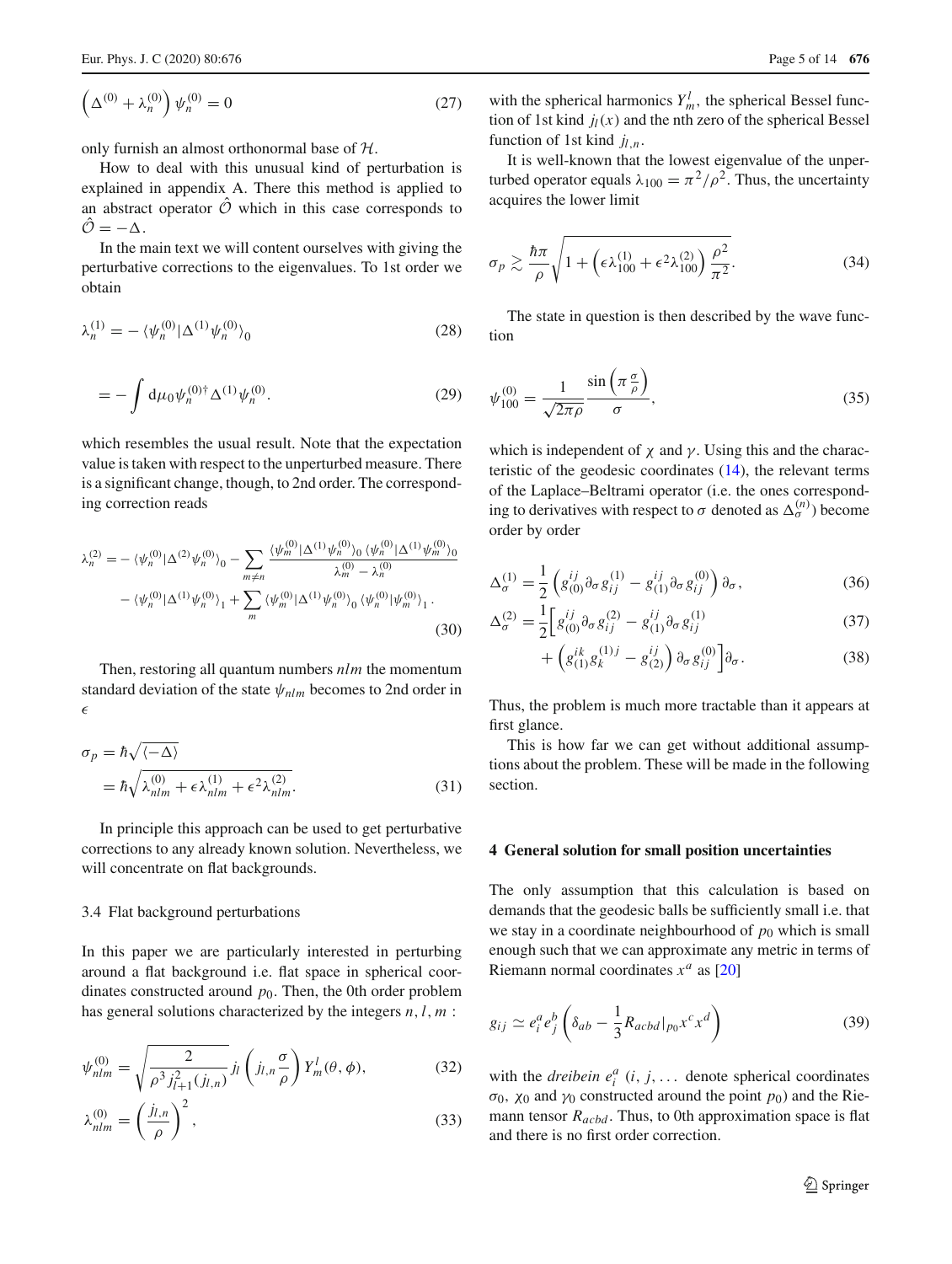Correspondingly, the inverse metric reads

$$
g^{ij} \simeq e_a^i e_b^j \left( \delta^{ab} + \frac{1}{3} R^a{}_c{}^b{}_{d} |_{p_0} x^c x^d \right) \tag{40}
$$

where the flat space metric  $\delta_{ab}$  is used to rise and lower indices.

As the 1st order correction to the metric vanishes, the 2nd order can be treated similarly to a 1st order correction.

Firstly, it will be shown that Riemann normal coordinates are "geodesic Cartesian coordinates" in the sense that spherical coordinates  $\sigma_0^i$  constructed around the center of the balls *p*<sub>0</sub> already equal geodesic coordinates  $\sigma^{i}$  (c.f. [\(11\)](#page-2-3)). This simplifies the problem enormously thus opening up the possibility to solve the general problem analytically.

In fact, it suffices to show that [\(14\)](#page-2-4) is satisfied. In general, we have

$$
g_{\sigma_0 i} \simeq e_{\sigma_0}^a e_j^b \left( \delta_{ab} - \frac{1}{3} R_{acbd} |_{p_0} x^c x^d \right). \tag{41}
$$

Note that we can assign  $x^a = \sigma_0 l^a$  with the unit radial vector

$$
l^{a} = (\sin \chi_{0} \cos \gamma_{0}, \sin \chi_{0} \sin \gamma_{0}, \cos \chi_{0})
$$
 (42)

and similarly,  $e_{\sigma_0}^a = l^a$ .

Plugging this in, we obtain

$$
g_{\sigma_0 i} \simeq l^a e_i^b \left( \delta_{ab} - \frac{\sigma_0^2}{3} R_{acbd} |_{p_0} l^c l^d \right) \tag{43}
$$

which by the symmetries of the Riemann tensor and the orthonormality of spherical coordinates becomes

$$
g_{\sigma_0 i} = l_a e_i^a \tag{44}
$$

$$
=\delta_i^{\sigma_0}.\tag{45}
$$

In particular, the same applies for higher order corrections showing that Riemann normal coordinates are in fact geodesic Cartesian coordinates. This makes an additional change of coordinates unnecessary and we can simply to continue with the formalism developed above.

The radial part of the 2nd order Laplace-Beltrami-operator reads in this case

$$
\Delta_{\sigma}^{(2)} = -\frac{\sigma}{3} R_{acbd} |_{p_0} \delta^{ab} l^c l^d \partial_{\sigma}
$$
\n(46)

$$
= -\frac{\sigma}{3} R_{cd} |_{p_0} l^c l^d \partial_\sigma \tag{47}
$$

where the 2nd equality is valid because the metric at  $p_0$  is in fact the identity. This translates into the 2nd order correction to the eigenvalue

$$
\lambda_{100}^{(2)} = -\langle \psi_{100}^{(0)} | \Delta^{(2)} \psi_{(100)} \rangle_0
$$
  
= 
$$
\frac{1}{3} \int_0^\rho \sigma^3 \psi_{100}^{(0) \dagger} \partial_\sigma \psi_{100}^{(0)} \int_{S^2} R_{ab} |_{p_0} l^a l^b d\Omega
$$
 (48)

with the area element of the geodesic two-sphere  $d\Omega$ . The two integrals can be evaluated independently to yield

$$
\int_0^{\rho} \sigma^3 \psi_{100}^{(0) \dagger} \partial_{\sigma} \psi_{100}^{(0)} = -\frac{3}{8\pi}
$$
\n
$$
\int_{S^2} R_{ab} |_{p_0} l^a l^b d\Omega = \frac{4\pi}{3} R_{ab} |_{p_0} \delta^{ab}
$$
\n
$$
= \frac{4\pi}{3} R |_{p_0}.
$$
\n(50)

Hence, we obtain the 2nd order correction

$$
\lambda_{100}^{(2)} = -\frac{R|_{p_0}}{6} \tag{51}
$$

which leads to the uncertainty relation

$$
\sigma_p \rho \gtrsim \pi \hbar \sqrt{1 - \frac{R|_{p_0}}{6\pi^2} \rho^2} \tag{52}
$$

$$
\simeq \pi \hbar \left( 1 - \frac{R|_{p_0}}{12\pi^2} \rho^2 \right). \tag{53}
$$

A higher order treatment of the problem is possible, yet tedious. An account to 4th order is given in Appendix B. In short, the 3rd order correction vanishes and plugging in [\(B33\)](#page-12-0) the final formula for the uncertainty up to 4th order reads

<span id="page-5-0"></span>
$$
\sigma_p \rho \gtrsim \pi \hbar \sqrt{1 - \frac{R \mid_{p_0}}{6\pi^2} \rho^2 - \frac{\xi}{\pi^2} \left( \Psi_2^2 + \frac{\Delta R}{15} \right) \bigg|_{p_0} \rho^4} \quad (54)
$$

with the 0th order Cartan invariant  $\Psi_2$  which satisfies in three dimensions [\[21](#page-13-16)]

$$
\Psi_2^2 = \frac{3R^{ab}R_{ab} - R^2}{72},\tag{55}
$$

and the numerical constant

$$
\xi = \frac{2\pi^2 - 3}{8\pi^2}.
$$
\n(56)

Hence, the uncertainty relation is also altered on manifolds with vanishing Ricci scalar such as hypersurfaces of constant time in the static Schwarzschild patch (c.f. Sect. [5.1\)](#page-6-1). Yet, the influence is significantly weakened.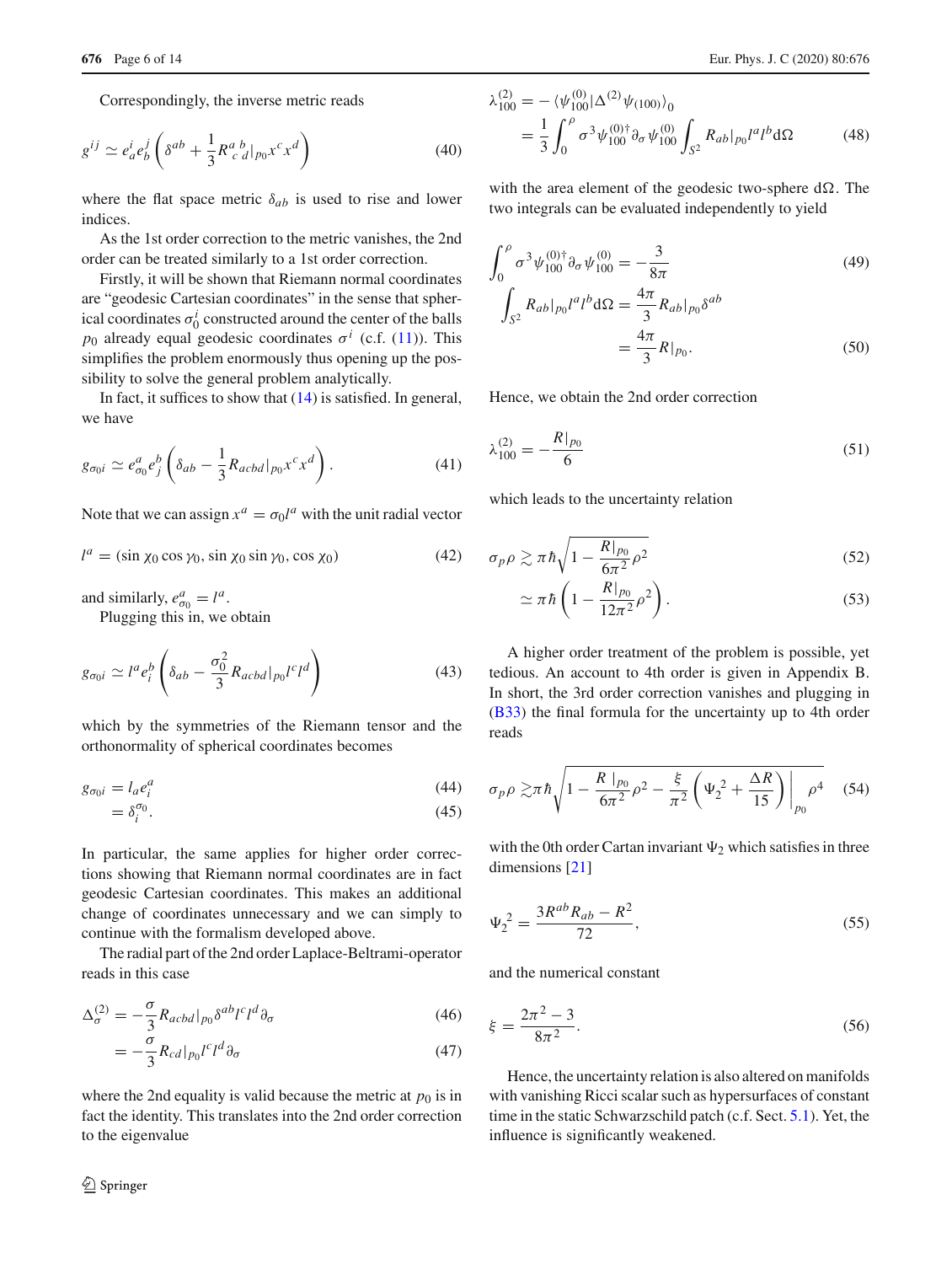#### <span id="page-6-0"></span>**5 Non-uniform applications**

In the preceding sections we introduced a formalism that makes an analytical treatment of the EUP possible without assuming further symmetries. Now the result will be applied to several examples. We will examine spherically symmetric metrics (constant curvature, spatial sections of Schwarzschild, Schwarzschild–(anti-)de Sitter, "hairy" and extremal Reissner–Nordström black holes) and spacelike hypersurfaces of the Gödel universe.

#### <span id="page-6-1"></span>5.1 Spherical symmetry

Written in terms of the coordinates  $r^i = (r, \theta, \phi)$  in Lemaître–Tolman–Bondi form [\[22](#page-13-17)[–24](#page-13-18)], every spherically symmetric line element can be expressed as

$$
ds^{2} = \frac{dr^{2}}{1 + 2E(r)} + r^{2} \left( d\theta^{2} + \sin^{2} \theta d\phi^{2} \right).
$$
 (57)

The form of the function  $E(r)$  indicates that we deal with *spatially dependent* curvature. This ansatz was used in many cosmological attempts to model dark energy due to a spherically symmetric void of matter in the universe [\[25](#page-13-19)[,26](#page-13-20)] leading to a dipolar distribution of objects in the sky [\[27](#page-13-21)[,28](#page-13-22)].

We denote the distance of the geodesic ball from the center of symmetry by  $r_0$ . Due to the symmetry of the background space-time this completely characterizes the position of the center of the ball  $p_0$  because the curvature function and its derivatives satisfy  $E_0^{(n)} \equiv E^{(n)}|_{p_0} = E^{(n)}(r_0)$  where the subscript in this case denotes the n<sup>th</sup> derivative with respect to *r*.

First, say  $R|_{p_0} \neq 0$ . Then, the leading order contribution reads

$$
\sigma_p \rho \ge \pi \sqrt{1 + 2 \frac{E_0 + r_0 E_0'}{3\pi^2 r_0^2} \rho^2}
$$
\n(58)

$$
\simeq \pi \left( 1 + \frac{E_0 + r_0 E_0'}{3\pi^2 r_0^2} \rho^2 \right). \tag{59}
$$

Plugging in e.g.  $E(r) = (-1/2)Kr^2$ , that is assuming constant curvature  $K$ , this equation recovers the result that was already obtained non-perturbatively in Ref. [\[14](#page-13-9)] and stated in [\(6\)](#page-1-4). Additionally, the 4th order contribution vanishes thereby validating the formalism – a perturbative expansion of a polynomial trivially equals itself confirming the result cited above.

Secondly and conversely, the relation  $R|_{p_0} = 0$  is only satisfied by constant-time sections of the static Schwarzschild patch. The corresponding result describes the uncertainty

relation in the presence of massive bodies (e.g. on the surface of planets or outside the horizon of black holes). It becomes to 4th order

$$
\sigma_p \rho \gtrsim \pi \hbar \sqrt{1 - \frac{\xi M^2}{4\pi^2 r_0^6} \rho^4} \tag{60}
$$

<span id="page-6-3"></span>
$$
\simeq \pi \hbar \left( 1 - \frac{\xi M^2}{8\pi^2 r_0^6} \rho^4 \right). \tag{61}
$$

Combining the results, the uncertainty relation for the spatial sections of the static patch of the Schwarzschild–(anti-)de Sitter-space-time can be obtained. The corresponding curvature function reads

$$
E(r) = -\frac{Kr^2}{2} - \frac{M}{r}
$$
 (62)

where  $K = \Lambda/3$  with the cosmological constant  $\Lambda$  which can be expressed in terms of curvature scales as  $\Lambda/3 = R_H^2$ in dS (where it is interpreted as the Hubble radius) and  $\Lambda/3 =$  $-R_H^2$  in AdS. Correspondingly, the uncertainty relation can be expressed as

$$
\sigma_p \rho \gtrsim \pi \hbar \sqrt{1 - \frac{K}{\pi^2} \rho^2 - \frac{\xi M^2}{4\pi^2 r_0^6} \rho^4}
$$
 (63)

$$
\approx \pi \hbar \left( 1 - \frac{K}{2\pi^2} \rho^2 - \frac{\xi M^2}{8\pi^2 r_0^6} \rho^4 \right). \tag{64}
$$

This equation also indicates the expected position at which both effects are equally strong. This happens when

$$
r_0 = \sqrt[6]{\frac{\xi M^2 \rho^2}{4K}} \sim \sqrt[3]{R_S R_H \rho}
$$
\n(65)

with  $R_S = 2M$ . If  $R_H \gg R_S$ , in the de Sitter-case these quantities still describe the positions of the horizons accurately. Thus, the relative strength of the effects depends on the position uncertainty.

<span id="page-6-2"></span>Practically, the constant-time slices of our universe are not or at least just very slightly curved. Say the radius of curvature is of the order of the Hubble radius of our universe and an object is situated in the vicinity of the earth for which  $R_S \sim 10$  mm. Additionally assume (as for Hawking radiation) that  $\rho \sim R_S$ . Then the earth's influence is stronger than the constant curvature influence up to a distance of  $r_0 \sim 10^4$  km from the earth's center i.e. in the atmosphere. Hence, for laboratory experiments on the surface of the earth both effects need to be taken into account.

For Sagittarius A\*, the black hole in the center of the Milky Way, this distance has already grown to  $r_0 \sim 10^4$ AU  $\sim 1$  ly which extends far out to the orbits of the closest stars.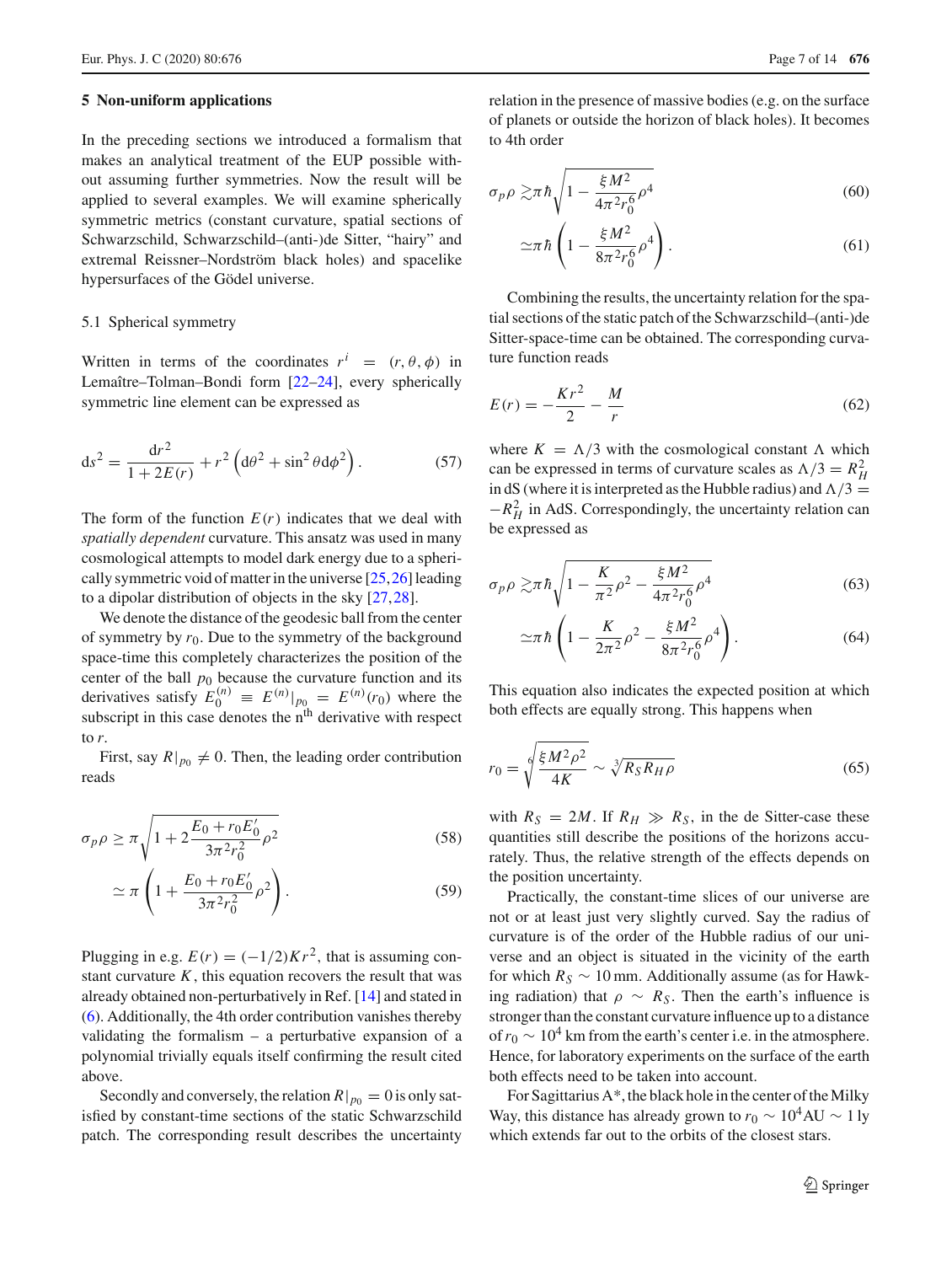This could lead to interesting results in neutron-star and near black-hole physics. The Chandrasekhar mass would be one of such applications (see [\[29\]](#page-13-23)).

Another possible extension are the spatial sections of a simple model of a hairy black hole based on the energy function  $E(r) = -M/r + Q^{2\omega}/r^{2\omega}$  [\[30\]](#page-13-24) with the constant "hairy" charge" *Q* and the particle number per unit area ansatz parameter  $\omega$ . This geometry is a black hole solution of Einstein's equations in 4-dimensions with an anisotropic fluid stress energy tensor. For  $\omega = 1$  it describes the Reissner–Norström metric, while it develops short hair for  $\omega > 1$ .

From  $(59)$  and  $(60)$  we obtain

$$
\sigma_p \rho \ge \pi \hbar \sqrt{1 - (1 - 2\omega) \frac{2}{3\pi^2} \frac{Q^{2\omega}}{r_0^{2(1+\omega)}} \rho^2 - \frac{1}{4\pi^2} \frac{\xi M^2}{r_0^6} \rho^4 + \mathcal{O}_{\omega}(\rho^4)}
$$
(66)

where the  $O(\rho^4)$  contribution for the hairy charge part was omitted for simplicity. This can be done for  $Q \ll M$  and  $\omega \geq 1$ .

On the other hand, the result for the extremal Reissner-Nordström black hole ( $Q = M$  and  $\omega = 1$ ) can be given in terms of the 2nd order contribution as

$$
\sigma_p \rho \ge \pi \hbar \sqrt{1 + \frac{2}{3\pi^2} \frac{M^2}{r_0^4} \rho^2}.
$$
\n(67)

Thus, in contrast to the Schwarzschild black hole the contribution is positive, thereby increasing the uncertainty. This aligns well with the fact that adding charge adds negative curvature which in turn reflects the relative sign between the charge and mass terms in the energy function.

## 5.2 Gödel universe

Describing the Gödel universe on spacelike hypersurfaces of the slicing given in [\[31](#page-13-25)[–33](#page-13-26)], the 3-metric reads

$$
ds^{2} = \frac{dr^{2}}{1 + \left(\frac{r}{2a}\right)^{2}} + r^{2} \left[1 - \left(\frac{r}{2a}\right)^{2}\right] d\phi^{2} + dz^{2}
$$
 (68)

with the rotation radius *a* which is related to the angular velocity as  $\Omega_G = 1/(\sqrt{2}a)$ .

Due to the symmetry of the problem the position of the center of the ball is characterized by the polar distance from the rotation axis  $r_0$ .

The corresponding leading order uncertainty relation reads

$$
\sigma_p \rho \ge \pi \hbar \sqrt{1 - \frac{\rho^2}{3\pi^2 a^2} \left(1 - \frac{1}{C} - \frac{1}{2C^2}\right)}
$$
(69)

with

$$
C = 1 - \left(\frac{r_0}{2a}\right)^2. \tag{70}
$$

This example concludes this section on non-uniform applications of the asymptotic EUP. However, we have not yet shown how to reconcile this relation with the well-known GUP from the quantum gravity side. This will be done in the following section.

# **6 Asymptotic generalized extended uncertainty principle – AGEUP**

In this section we will shortly comment on how to incorporate quantum gravity based effects into the problem. The (linear and quadratic) generalised uncertainty principle is often implemented in 3-D quantum mechanics by virtue of a deformed commutator (c.f. [\[5](#page-13-27),[34,](#page-13-28)[35\]](#page-13-29))

$$
[\hat{x}^i, \hat{P}_j] = i\hbar \left[ \delta^i_j + \alpha' \left( \hat{P} \delta^i_j + \frac{g^{ik} \hat{P}_k \hat{P}_j}{P} \right) + (\tilde{\alpha} - \alpha'^2) \hat{P}^2 \delta^i_j + (2\tilde{\alpha} - \alpha'^2) g^{ik} \hat{P}_k \hat{P}_j \right]
$$
(71)

where the parameters  $\tilde{\alpha}$  and  $\alpha'$  are dimensionful. More general deformed commutators which involve the coordinates are also possible [\[36\]](#page-13-30), but we will not consider them here.

We will only take into account the quadratic GUP here thus setting  $\alpha' = 0$  and denote suggestively  $\tilde{\alpha} = \alpha l_p^2 / \hbar^2$  with the dimensionless GUP-parameter  $\alpha$  and the Planck length  $l_p$ .

Thus, the deformed commutator becomes

$$
[\hat{x}^i, \hat{P}_j] = i\hbar \left[ \delta^i_j \left( 1 + \frac{\alpha l_p^2}{\hbar^2} \hat{P}^2 \right) + 2 \frac{\alpha l_p^2}{\hbar^2} g^{ik} \hat{P}_k \hat{P}_j \right].
$$
 (72)

With this choice of parameters noncommutativity of space coordinates appears only at order  $l_p^4 \hat{p}^4 / \hbar^4$  and can thus be neglected.

We can write the momentum operator in terms of an auxiliary quantity  $\hat{p}_i$  which satisfies the usual commutation relations  $[\hat{x}^i, \hat{p}_j] = i\hbar$  i.e. it represents the normal quantum mechanical momentum operator. Following this ansatz, the thus called deformed momentum operator  $\ddot{P_i}$  reads

$$
\hat{P}_i = \hat{p}_i \left( 1 + \frac{\alpha l_p^2}{\hbar^2} \hat{p}^2 \right). \tag{73}
$$

All the results obtained in this paper were written in terms of eigenvalues of  $\hat{p}^2$ . As  $\hat{p}_i$  and  $\hat{P}_i$  commute, we can simply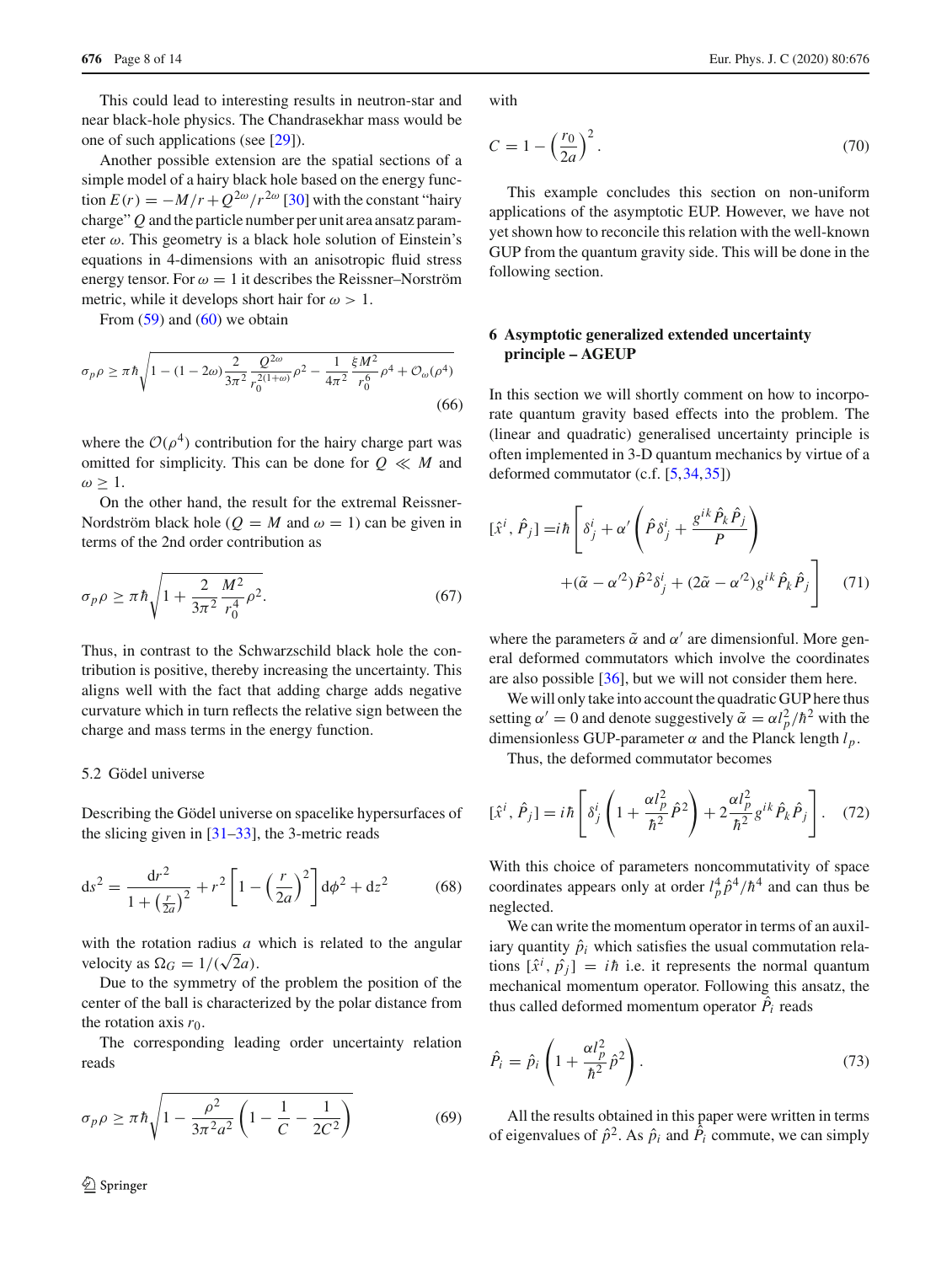translate the results using  $\ddot{P_i}$  terms of the results with respect to  $\hat{p}_i$ . This works as follows:

*Per definitionem* we have

$$
\sigma_P = \sqrt{\langle \hat{P}^2 \rangle - g^{ij} \langle \hat{P}_i \rangle \langle \hat{P}_j \rangle}.
$$
 (74)

As the wave-functions solving the eigenvalue problem [\(3\)](#page-1-2) furnish an orthonormal basis of the Hilbert space in question, we can write

$$
\langle P_i \rangle = \langle \psi | \hat{P}_i | \psi \rangle \tag{75}
$$

$$
= \langle \psi | \hat{p}_i \left( 1 + \frac{\alpha l_p^2}{\hbar^2} \hat{p}^2 \right) | \psi \rangle \tag{76}
$$

$$
= \langle \psi | \hat{p}_i \left( 1 + \alpha l_p^2 \lambda^2 \right) | \psi \rangle \tag{77}
$$

$$
= \langle \hat{p}_i \rangle \left( 1 + \alpha l_p^2 \lambda^2 \right) \tag{78}
$$

$$
=0\tag{79}
$$

where we used [\(3\)](#page-1-2) and the fact that  $\langle \hat{p}_i \rangle = 0$  within the ball [\[14](#page-13-9)].

On the other hand, we have

$$
\langle \hat{P}^2 \rangle = \langle \psi | \hat{p}^2 \left( 1 + 2 \frac{\alpha l_p^2}{\hbar^2} \hat{p}^2 \right) | \psi \rangle + \mathcal{O} \left( \frac{l_p^4 |\hat{p}|^4}{\hbar^4} \right) \tag{80}
$$

$$
\simeq \hbar^2 \lambda \left( 1 + 2\alpha l_p^2 \lambda \right). \tag{81}
$$

Hence, we obtain the uncertainty relation

$$
\sigma_P \rho \ge \hbar \rho \sqrt{\lambda \left(1 + 2\alpha l_p^2 \lambda\right)}\tag{82}
$$

$$
\gtrsim \hbar \sqrt{\rho^2 \lambda} \left( 1 + \alpha l_p^2 \lambda \right). \tag{83}
$$

Plugging in the eigenvalue in the general case to lowest nonvanishing order of [\(B33\)](#page-12-0) leads to the asymptotic form of both the EUP and the GUP, i.e. to the AGEUP

$$
\sigma_{P}\rho \gtrsim \pi \hbar \sqrt{1 - \frac{R|_{p_0}\rho^2}{6\pi^2} + \mathcal{O}(\rho^4)} \times \left[1 + \pi^2 \alpha \frac{l_P^2}{\rho^2} \left(1 - \frac{R|_{p_0}\rho^2}{6\pi^2} + \mathcal{O}(\rho^4)\right)\right]
$$
(84)

$$
\simeq \pi \hbar \sqrt{1 - \frac{R|_{p_0} \rho^2}{6\pi^2} + \mathcal{O}(\rho^4)} \left(1 + \alpha \frac{l_p^2 \sigma_p^2}{\hbar^2}\right) \tag{85}
$$

<span id="page-8-1"></span>
$$
\left(1 - \frac{R|_{p_0} \rho^2}{12\pi^2} + \alpha \frac{l_p^2 \sigma_p^2}{\hbar^2} + \mathcal{O}(\rho^4)\right) \tag{86}
$$

for negligible  $R|_{p_0} \rho^2$  and  $l_p^2/\rho^2$ . In the special case of flat space this recovers the usual GUP:

$$
\sigma_P \rho \gtrsim \pi \hbar \left( 1 + \alpha \frac{l_P^2 \sigma_p^2}{\hbar^2} \right). \tag{87}
$$

In every other case it leads to a GEUP in the given space once the EUP is known.

## <span id="page-8-0"></span>**7 Summary**

 $\simeq \pi \hbar$ 

We have presented a formalism which allows to derive the Extended Uncertainty Principle (EUP) asymptotically on 3 dimensional Riemannian manifolds of arbitrary curvature as given by our formula  $(54)$ . The result represents the uncertainty an observer (defining the foliation of spacelike 3 hypersurfaces) measures on a curved background. The formalism has first been applied to already derived homogeneous and isotropic space models, to be subsequently broadened in scope by inclusion of models which allow for other curvature related effects such as inhomogeneities, rotation and an anisotropic fluid leading to black hole "hair". The corresponding results influence neutron star and near black hole physics as well as cosmology, opening up an avenue for further investigation by observations.

Interestingly, the leading (2nd order) curvature induced correction is proportional to the Ricci scalar, while the 4th order correction is proportional to the 0th order Cartan invariant  $\Psi_2$  and the curved space Laplacian of the Ricci scalar all evaluated at the expectation value of the position operator. We have shown that in the case of vanishing Ricci curvature (e.g. for the Schwarzschild metric), the lowest order perturbation is of 4th order, while for the rotating Gödel metric as well as for anisotropic stress "hairy" black holes it is already of 2nd order, though higher-order terms contribute as well.

Additionally, we have compared the influence which is exerted upon the uncertainty relation by cosmological horizons to the ones caused by local massive objects (planets, stars, black holes and so on) and proved the necessity to take into account the latter in many sensible applications on small (Earth) and large (Sagittarius A\*) scales.

Finally, the formalism has been extended phenomenologically to combine the result with the Generalized Uncertainty Principle (GUP) by virtue of deformed commutators. Thus, we have presented an asymptotic form of the Generalized Extended Uncertainty Principle in the low energy limit given by the formula [\(86\)](#page-8-1) which is our main achievement.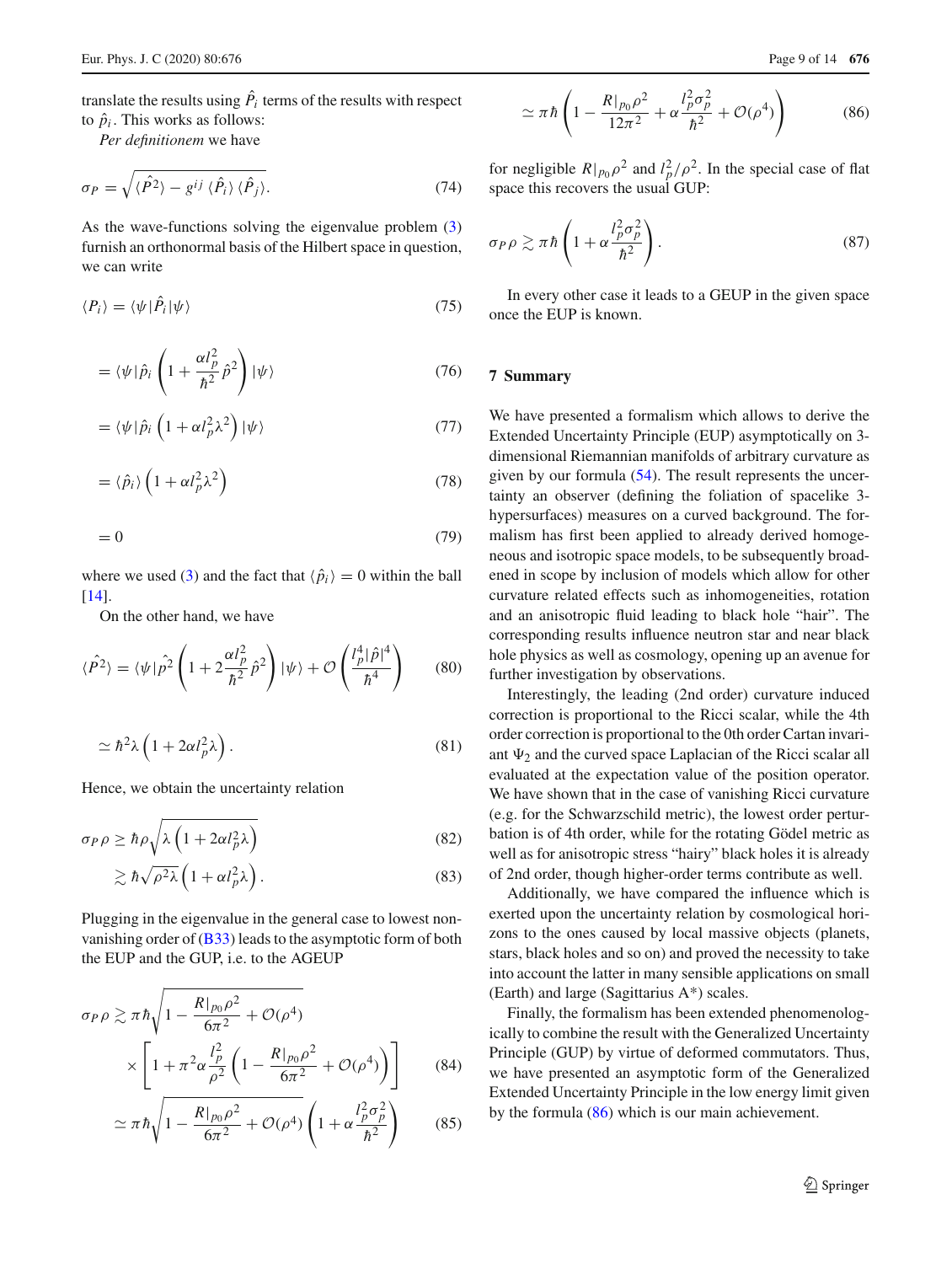**Acknowledgements** The work of F.W. was supported by the Polish National Research and Development Center (NCBR) project "UNIW-ERSYTET 2.0. – STREFA KARIERY", POWR.03.05.00-00-Z064/17- 00 (2018-2022).

**Data Availability Statement** This manuscript has no associated data or the data will not be deposited. [Authors' comment: The paper does not use any data.]

**Open Access** This article is licensed under a Creative Commons Attribution 4.0 International License, which permits use, sharing, adaptation, distribution and reproduction in any medium or format, as long as you give appropriate credit to the original author(s) and the source, provide a link to the Creative Commons licence, and indicate if changes were made. The images or other third party material in this article are included in the article's Creative Commons licence, unless indicated otherwise in a credit line to the material. If material is not included in the article's Creative Commons licence and your intended use is not permitted by statutory regulation or exceeds the permitted use, you will need to obtain permission directly from the copyright holder. To view a copy of this licence, visit [http://creativecomm](http://creativecommons.org/licenses/by/4.0/) [ons.org/licenses/by/4.0/.](http://creativecommons.org/licenses/by/4.0/) Funded by SCOAP<sup>3</sup>.

# **Appendix A: Measure changing non-singular perturbation theory to 2nd order**

Consider an operator  $\hat{\mathcal{O}}$  with domain *D* acting on the Hilbert space  $\mathcal{H} = L^2(D \subseteq \mathbb{R}^3, d\mu)$  which is self-adjoint with respect to the measure  $d\mu$ . Then it satisfies the eigenvalue equation

$$
\hat{\mathcal{O}}\psi_n = \lambda_n \psi_n \quad \text{in } D \tag{A1}
$$

$$
\psi_n = 0 \quad \text{on } \partial D \tag{A2}
$$

with its eigenvalues  $\lambda_n$  and eigenvectors  $\psi_n$  (*n* may stand for multiple quantum numbers) which are assumed to be normalized such that

$$
\langle \psi_n | \psi_n \rangle \equiv \int_D d\mu \psi_n^{\dagger} \psi_n = 1. \tag{A3}
$$

Further assume that the operator can be expanded perturbatively as

$$
\hat{\mathcal{O}} = \sum_{N=0}^{\infty} \epsilon^N \hat{\mathcal{O}}^{(N)} \tag{A4}
$$

with  $\epsilon \ll 1$  and where all operators  $\hat{\mathcal{O}}^{(N)}$  are  $\hat{\mathcal{O}}^{(0)}$ -bounded. The latter is then called the unperturbed operator whose eigenvalues and -vectors are known. This is the starting point for perturbation theory in quantum mechanics.

A perturbative treatment of the eigenvalue problem [\(A1\)](#page-9-0) can be complicated by the fact that the unperturbed operator might not be self-adjoint with respect to the measure  $\mu$ . In fact, it may instead be self-adjoint with respect to a measure  $d\mu_0$ . In usual introductions to perturbation theory  $d\mu = d\mu_0$ is assumed.

Yet, this is not generally the case. In principle, the measures may be related as

$$
d\mu(x) = d\mu_0(x)a^2(x)
$$
 (A5)

with a positive non-vanishing function of the coordinates  $a^2(x)$ .

A simplifying assumption that has to be made here requires that the function  $a^2(x)$  may be expanded perturbatively as

<span id="page-9-1"></span>
$$
a^{2}(x) = 1 + \sum_{N=1}^{\infty} \epsilon^{N} a_{N}^{2}(x).
$$
 (A6)

It is questionable whether this problem is solvable or even mathematically well-defined without this additional assumption. Anyway, it certainly applies to the physical example studied in Sect. [3.3.](#page-3-1)

Expanding  $a^2(x)$  as in [\(A6\)](#page-9-1) is equivalent to introducing a perturbed scalar product as

$$
\langle \psi | \phi \rangle = \sum_{N=0}^{\infty} \epsilon^N \langle \psi | \phi \rangle_N . \tag{A7}
$$

<span id="page-9-0"></span>Additionally, we assume the spectrum of  $\hat{\mathcal{O}}^{(0)}$  to be discrete i.e. we consider non-singular perturbation theory. Of course, this could be generalised to the singular case.

By virtue of  $(A6)$  the unperturbed operator is almost selfadjoint meaning that the non-self-adjointness is of higher order i.e.

<span id="page-9-2"></span>
$$
\langle \psi | \hat{\mathcal{O}}^{(0)} \phi \rangle_0 = \langle \hat{\mathcal{O}}^{(0)} \psi | \phi \rangle_0. \tag{A8}
$$

In fact, the eigenvectors of the unperturbed operator  $\psi_n^{(0)}$  can be normalised (without loss of generality) as  $\langle \psi_n^{(0)} | \psi_n^{(0)} \rangle_0 =$ 1. Thus, they span an orthonormal basis of the Hilbert space corresponding to the unperturbed problem  $\mathcal{H}_0 = L^2(D \subseteq$  $\mathbb{R}^3$ ,  $d\mu_0$ ) while the eigenvectors of the full operator  $\psi_n$  span an orthonormal basis of *H*. Hence, we can expand

$$
\psi_n^{(i)} = \sum_m c_{nm}^{(i)} \psi_m \tag{A9}
$$

<span id="page-9-4"></span><span id="page-9-3"></span>
$$
=\sum_{m}c_{nm}^{(1)}\psi_m^{(0)} + \mathcal{O}(\epsilon)
$$
\n(A10)

with the complex ith order coefficients  $c_{nm}^{(i)}$ . In particular, we approximate

$$
\psi_n^{(1)} \simeq \sum_m c_{nm}^{(1)} \psi_m^{(0)}.
$$
\n(A11)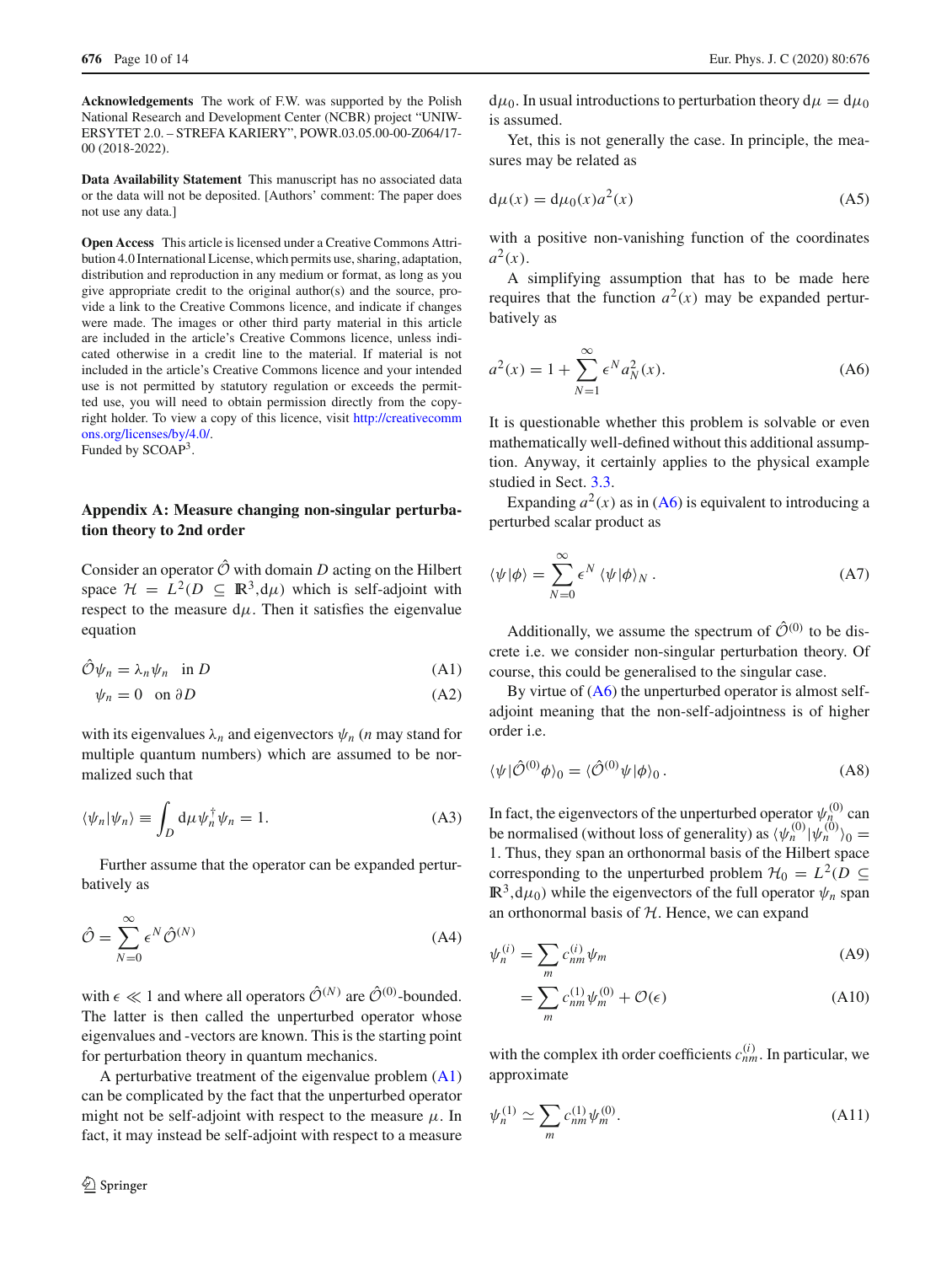Furthermore, from [\(A3\)](#page-9-2) and the normalization of  $\psi_n^{(0)}$ , we deduce

$$
\langle \psi_n^{(1)} | \psi_n^{(0)} \rangle_0 + \langle \psi_n^{(0)} | \psi_n^{(1)} \rangle_0 + \langle \psi_n^{(0)} | \psi_n^{(0)} \rangle_1 = 0
$$
\n(A12)

and

$$
\langle \psi_n^{(2)} | \psi_n^{(0)} \rangle_0 + \langle \psi_n^{(0)} | \psi_n^{(2)} \rangle_0 + \langle \psi_n^{(0)} | \psi_n^{(0)} \rangle_2 + \langle \psi_n^{(1)} | \psi_n^{(1)} \rangle_0 + \langle \psi_n^{(1)} | \psi_n^{(0)} \rangle_1 + \langle \psi_n^{(0)} | \psi_n^{(1)} \rangle_1 = 0.
$$
 (A13)

The first of these relations  $(A12)$  translates to

$$
\operatorname{Re}\left(c_{nn}^{(1)}\right) = -\frac{1}{2} \left\langle \psi_n^{(0)} | \psi_n^{(0)} \right\rangle_1 \tag{A14}
$$

which yields without loss of generality (discarding a global phase)

$$
c_{nn}^{(1)} = -\frac{1}{2} \left\langle \psi_n^{(0)} | \psi_n^{(0)} \right\rangle_1. \tag{A15}
$$

At this point we see the first influence of the non-selfadjointness of  $\hat{\mathcal{O}}^{(0)}$ : the first order eigenvectors cannot be taken to be orthogonal to the unperturbed ones because they themselves are only orthogonal to 0th order i.e.

$$
\langle \psi_n^{(0)} | \psi_m^{(0)} \rangle = \delta_{nm} + \mathcal{O}(\epsilon). \tag{A16}
$$

Perturbing [\(A1\)](#page-9-0) yields order by order

$$
\mathcal{O}(1) \begin{cases} \left(\hat{\mathcal{O}}^{(0)} - \lambda_n^{(0)}\right) & \psi_n^{(0)} = 0|_D \\ & \psi_n^{(0)} = 0|_{\partial D} \end{cases} \tag{A17}
$$

$$
\mathcal{O}(\epsilon) \begin{cases} \left( \hat{\mathcal{O}}^{(0)} - \lambda_n^{(0)} \right) & \psi_n^{(1)} = -\left( \hat{\mathcal{O}}^{(1)} - \lambda_n^{(1)} \right) \psi_n^{(0)} \Big|_D \\ & \psi_n^{(1)} = 0 \Big|_{\partial D} \end{cases} \tag{A18}
$$

$$
\mathcal{O}(\epsilon^2) \begin{cases} \left( \hat{\mathcal{O}}^{(0)} - \lambda_n^{(0)} \right) & \psi_n^{(2)} = -\left( \hat{\mathcal{O}}^{(2)} - \lambda_n^{(2)} \right) \psi_n^{(0)} - \left( \hat{\mathcal{O}}^{(1)} - \lambda_n^{(1)} \right) \psi_n^{(1)} \Big|_{D} \\ & \psi_n^{(2)} = 0 \Big|_{\partial D}. \end{cases}
$$
\n(A19)

These equations will now be contracted with  $\langle \psi_m |$  for some *m*. The case  $m = n$  is yields the corrections to the eigenvalues while the coefficients  $c_{nm}^{(1)}$  can be determined from the opposite case Note that said contraction shifts the order of perturbation of some terms not only due to the expansion of  $\psi_m$  but also of the scalar product.

The 0th order part then really corresponds to solving the unperturbed eigenvalue problem because

$$
\lambda_n^{(0)} = \langle \psi_n^{(0)} | \hat{\mathcal{O}}^{(0)} \psi_n^{(0)} \rangle_0 \tag{A20}
$$

takes place entirely within  $\mathcal{H}_0$ .

Furthermore, the 1st order corrections to the eigenvalues read (applying [\(A17\)](#page-10-1))

<span id="page-10-0"></span>
$$
\lambda_n^{(1)} = \langle \psi_n^{(1)} | \hat{\mathcal{O}}^{(0)} \psi_n^{(0)} \rangle_0 + \langle \psi_n^{(0)} | \hat{\mathcal{O}}^{(0)} \psi_n^{(1)} \rangle_0 + \langle \psi_n^{(0)} | \hat{\mathcal{O}}^{(0)} \psi_n^{(0)} \rangle_1 + \langle \psi_n^{(0)} | \hat{\mathcal{O}}^{(1)} \psi_n^{(0)} \rangle_0
$$
(A21)

<span id="page-10-4"></span>
$$
= \lambda^{(0)} \left( \langle \psi_n^{(1)} | \psi_n^{(0)} \rangle_0 + \langle \psi_n^{(0)} | \psi_n^{(1)} \rangle_0 + \langle \psi_n^{(0)} | \psi_n^{(0)} \rangle_1 \right) + \langle \psi_n^{(0)} | \hat{\mathcal{O}}^{(1)} \psi_n^{(0)} \rangle_0 \tag{A22}
$$

which with  $(A12)$  becomes

$$
\lambda_n^{(1)} = \langle \psi_n^{(0)} | \hat{\mathcal{O}}^{(1)} \psi_n^{(0)} \rangle_0. \tag{A23}
$$

<span id="page-10-3"></span>Hence,  $\hat{\mathcal{O}}^{(0)}$  not being self-adjoint does not significantly change the 1st order contribution to the eigenvalues. However, the expectation value is taken with respect to the measure  $d\mu_0$ .

Contracting the eigenvalue problem with  $\langle \psi_m |$  assuming  $n \neq m$  yields (after some algebra and applying [\(A18\)](#page-10-2))

<span id="page-10-6"></span><span id="page-10-5"></span>
$$
c_{nm}^{(1)} = \frac{\langle \psi_m^{(0)} | \hat{\mathcal{O}}^{(1)} \psi_n^{(0)} \rangle_0}{\lambda_n^{(0)} - \lambda_m^{(0)}} \quad \text{for } n \neq m. \tag{A24}
$$

<span id="page-10-2"></span><span id="page-10-1"></span>Again, this is equivalent to the case where  $\hat{\mathcal{O}}^{(0)}$  is self-adjoint and again the amplitude is calculated with respect to the unperturbed measure. Thus, to 1st order the only clearly visible change is in the coefficient  $c_{nn}^{(1)}$  according to [\(A15\)](#page-10-3).

Analogously, the 2nd order correction to the eigenvalues reads after application of  $(A13)$  and  $(A17)$ 

<span id="page-10-7"></span>
$$
\lambda_n^{(2)} = \langle \psi_n^{(0)} | \hat{\mathcal{O}}^{(2)} \psi_n^{(0)} \rangle_0 \n+ \langle \psi_n^{(0)} | \hat{\mathcal{O}}^{(1)} \psi_n^{(0)} \rangle_1 + \langle \psi_n^{(1)} | \hat{\mathcal{O}}^{(1)} \psi_n^{(0)} \rangle_0 \n+ \langle \psi_n^{(0)} | \hat{\mathcal{O}}^{(1)} \psi_n^{(1)} \rangle_0 \n+ \langle \psi_n^{(1)} | \left( \hat{\mathcal{O}}^{(0)} - \lambda_n^{(0)} \right) \psi_n^{(1)} \rangle_0 \n+ \langle \psi_n^{(0)} | \left( \hat{\mathcal{O}}^{(0)} - \lambda_n^{(0)} \right) \psi_n^{(1)} \rangle_1.
$$
\n(A25)

Finally, expanding  $\psi_n^{(1)}$  as in [\(A11\)](#page-9-3) and applying [\(A15\)](#page-10-3),  $(A16)$  and  $(A24)$ , this can be expressed in terms of already known quantities as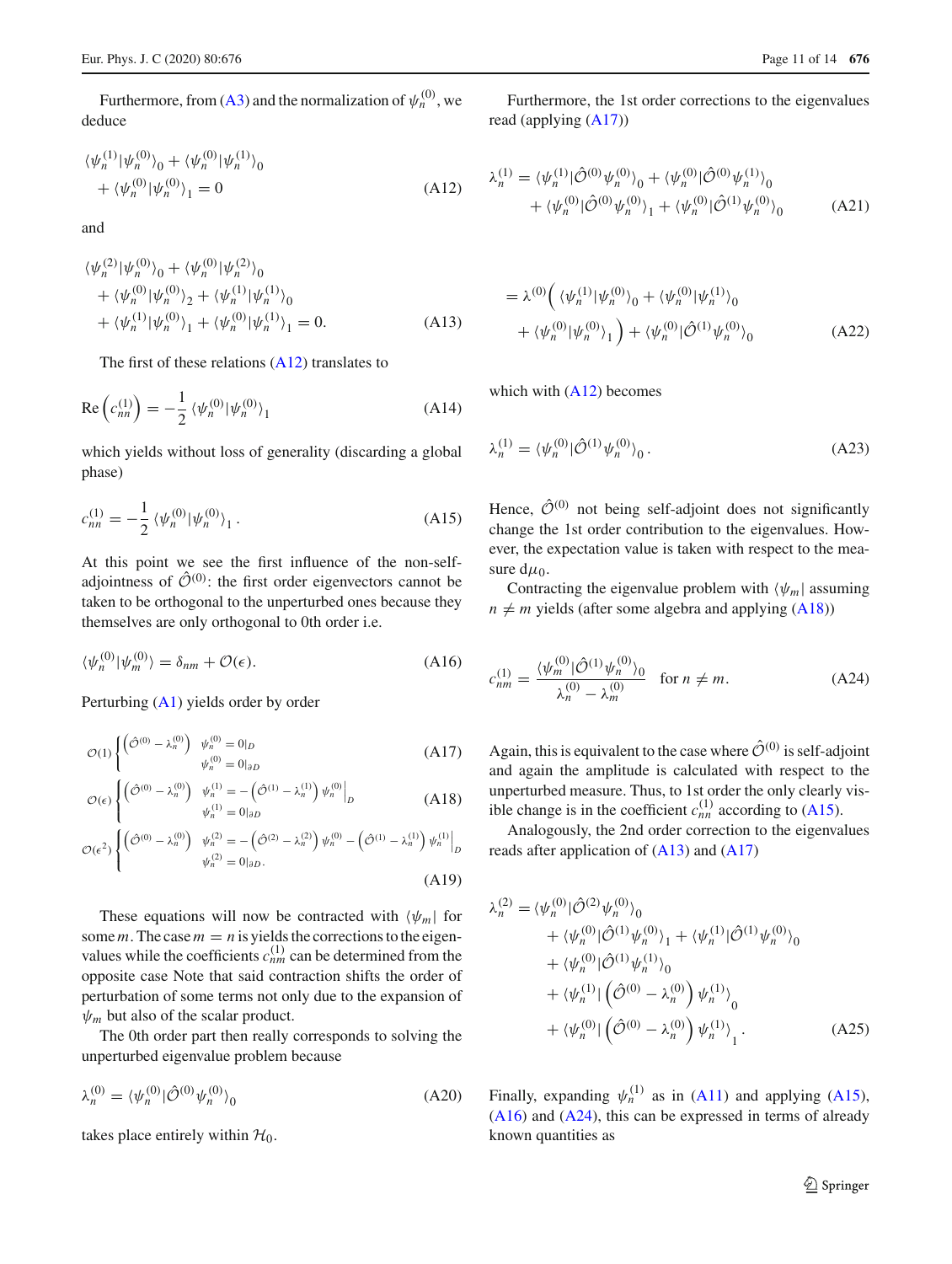$$
\lambda_n^{(2)} = \langle \psi_n^{(0)} | \hat{\mathcal{O}}^{(2)} \psi_n^{(0)} \rangle_0 + \sum_{m \neq n} \frac{\langle \psi_m^{(0)} | \hat{\mathcal{O}}^{(1)} \psi_n^{(0)} \rangle_0 \langle \psi_n^{(0)} | \hat{\mathcal{O}}^{(1)} \psi_m^{(0)} \rangle_0}{\lambda_n^{(0)} - \lambda_m^{(0)}} + \langle \psi_n^{(0)} | \hat{\mathcal{O}}^{(1)} \psi_n^{(0)} \rangle_1 - \sum_m \langle \psi_m^{(0)} | \hat{\mathcal{O}}^{(1)} \psi_n^{(0)} \rangle_0 \langle \psi_n^{(0)} | \psi_m^{(0)} \rangle_1.
$$
\n(A26)

The first two terms of this equation appear in usual perturbation theory as well (which is indicated by the fact that they are evaluated with respect to the unperturbed measure) while the last two are entirely new a fact that can be inferred from the higher order scalar products they are featuring. Thus, the change in the measure has a strong effect on the 2nd order eigenvalues and cannot be neglected.

# **Appendix B: Higher order corrections to the asymptotic uncertainty relation**

In this appendix we expand upon the perturbative derivation of the asymptotic uncertainty relation in the main text to get to 4th order thereby explaining the origin of the mathematical constant  $\xi$  introduced in Sect. [4.](#page-4-0) The required math is in principle the same as in the text although the calculations get rather lengthy and can in their entirety only be performed numerically. The Riemann normal coordinate expansion of the metric reads to 4th order [\[20](#page-13-15)]

$$
g_{ij} \simeq e_i^a e_j^b \left[ \delta_{ab} - \frac{1}{3} R_{acbd} |_{p_0} x^c x^d - \frac{1}{6} \nabla_e R_{acbd} |_{p_0} x^c x^d x^e
$$

$$
+ \left( \frac{2}{45} R_{acdg} R_{bef}^{\quad \beta} |_{p_0} - \frac{1}{20} \nabla_e \nabla_f R_{acbd} |_{p_0} \right) x^c x^d x^e x^f \right].
$$
  
(B1)

Furthermore, the root of the determinant of the metric equals to 2nd order

$$
\sqrt{g} \simeq 1 - \frac{1}{6} R_{ab} |_{p_0} x^a x^b \tag{B2}
$$

which induces a perturbation in the measure

$$
d\mu \simeq d\mu_0 \left( 1 - \frac{1}{6} R_{ab} |_{p_0} x^a x^b \right) \tag{B3}
$$

with  $d\mu_0 = \sigma^2 d\sigma d\Omega$ .

As in Sect. [4,](#page-4-0) the symmetries of the Riemann tensor imply that spherical coordinates constructed around  $p_0$  are automatically geodesic coordinates. In other words  $(B1)$  already satisfies  $(14)$ .

Accordingly, the higher order contributions to the radial part of the Laplace–Beltrami-operator read

$$
\Delta_{\sigma}^{(3)} = -\frac{\sigma^2}{4} \nabla_c R_{ab} |_{p_0} l^a l^b l^c \partial_{\sigma}
$$
 (B4)

$$
\Delta_{\sigma}^{(4)} = -\frac{\sigma^3}{5} \mathcal{R}_{abcd}|_{p_0} l^a l^b l^c l^d \partial_{\sigma}
$$
 (B5)

<span id="page-11-0"></span>where we defined for simplicity

$$
\mathcal{R}_{abcd} \equiv \frac{1}{9} R^e_{a b} R_{ecfd} + \frac{1}{2} \nabla_c \nabla_d R_{ab}.
$$
 (B6)

As there is no 1st order contribution to the metric. the 3rd order contribution can be treated as if it was of 1st order while the 4th order contribution can be treated as if it was of 2nd order in the sense of Appendix A.

Hence, the 3rd order contribution reads

$$
\lambda^{(3)} = -\langle \psi_{100}^{(0)} | \Delta^{(3)} \psi_{100}^{(0)} \rangle_0 \tag{B7}
$$

$$
= \int_0^{\rho} d\sigma \frac{\sigma^4}{4} \psi_{100}^{(0)} \partial_{\sigma} \psi_{100}^{(0)} \int_{S^2} d\Omega \nabla_c R_{ab} |_{p_0} l^a l^b l^c \qquad (B8)
$$

$$
=0 \tag{B9}
$$

where the last equality stems from the fact that the angular integral vanishes. Thus, there is no 3rd order contribution.

However, the 4th order eigenvalue is not as trivial. According to  $(A26)$ , it reads

$$
\lambda_{100}^{(4)} = -\langle \psi_{100}^{(0)} | \Delta^{(4)} \psi_{100}^{(0)} \rangle_0
$$
  
\n
$$
- \sum_{nlm \neq 100} \frac{\langle \psi_{nlm}^{(0)} | \Delta^{(2)} \psi_{100}^{(0)} \rangle_0 \langle \psi_{100}^{(0)} | \Delta^{(2)} \psi_{nlm}^{(0)} \rangle_0}{\lambda_{nlm}^{(0)} - \lambda_{100}^{(0)}} -\langle \psi_{100}^{(0)} | \Delta^{(2)} \psi_{100}^{(0)} \rangle_2
$$
  
\n
$$
+ \sum_{nlm} \langle \psi_{nlm}^{(0)} | \Delta^{(2)} \psi_{100}^{(0)} \rangle_0 \langle \psi_{100}^{(0)} | \psi_{nlm}^{(0)} \rangle_2.
$$
 (B10)

In order to be able to compute the values of the terms which are not summed over, we need radial integral

$$
\int_0^\rho d\sigma \sigma^5 \psi_{100}^{(0)} \partial_\sigma \psi_{100}^{(0)} = \frac{5(3 - 2\pi^2)}{48\pi^3}
$$
 (B11)

and the angular expression

$$
\int_{S^2} d\Omega l^a l^b l^c l^d = \frac{4\pi}{15} \left( \delta^{ab} \delta^{cd} + \delta^{ac} \delta^{bd} + \delta^{ad} \delta^{bc} \right). \quad (B12)
$$

Furthermore, in three dimensions the Riemann tensor can be expressed in terms of the Ricci tensor and the metric (note that at  $p_0$  we have  $g_{ab} = \delta_{ab}$ ) as

$$
R_{abcd}|_{p_0} = \delta_{ac} R_{bd}|_{p_0} - \delta_{ad} R_{bc}|_{p_0} - \delta_{bc} R_{ad}|_{p_0} + \delta_{bd} R_{ac}|_{p_0}
$$

$$
- \frac{R|_{p_0}}{2} (\delta_{ac} \delta_{bd} - \delta_{ad} \delta_{bc})
$$
(B13)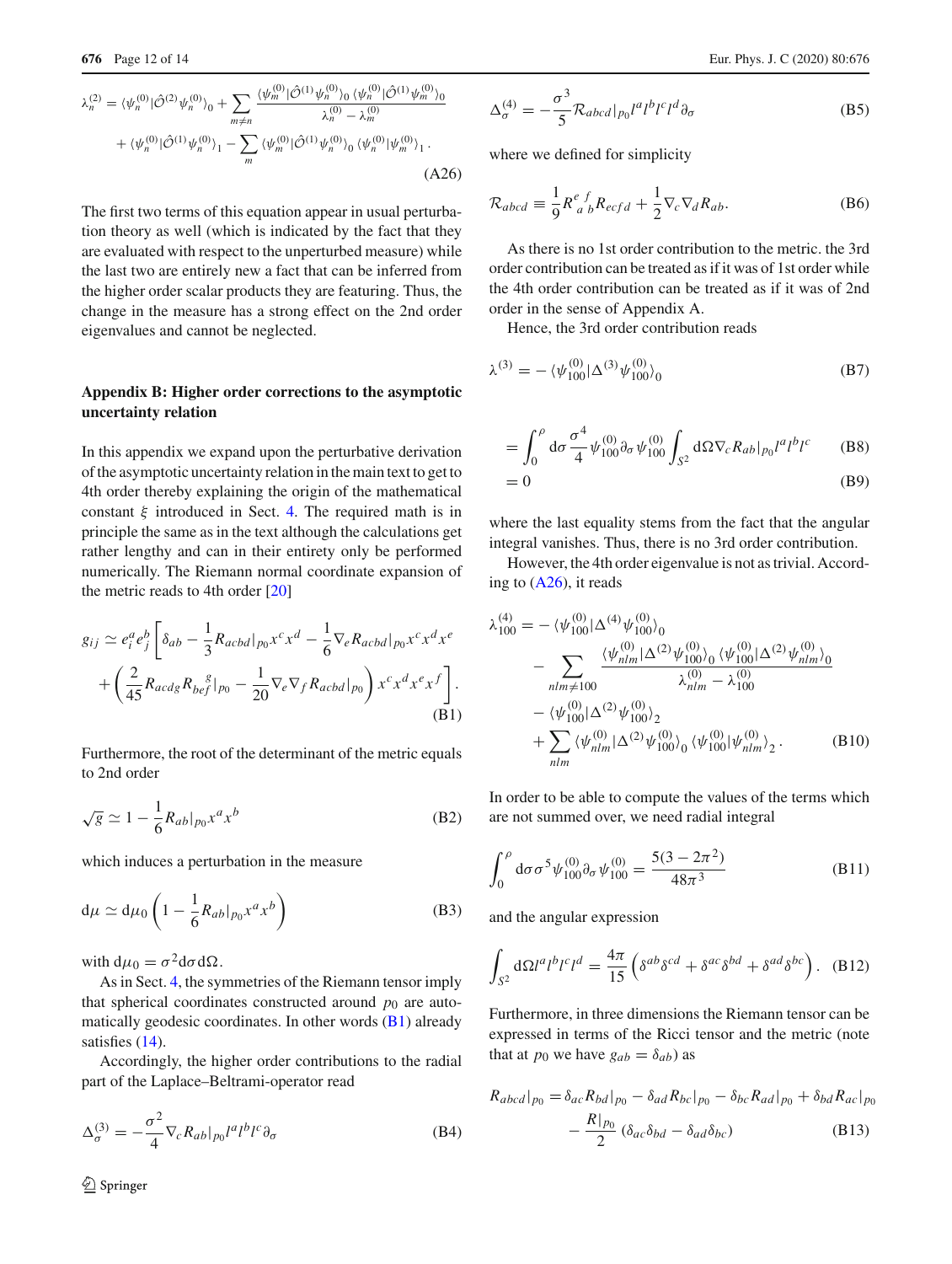and by the contracted Bianchi identity

$$
\nabla_c \nabla_d R_{ab} |_{p_0} \left( \delta^{ab} \delta^{cd} + \delta^{ac} \delta^{bd} + \delta^{ad} \delta^{bc} \right) = 3 \Delta R |_{p_0}.
$$
\n(B14)

Combining these, we obtain

$$
\langle \psi_{100}^{(0)} | \Delta^{(4)} \psi_{100}^{(0)} \rangle_0 = \rho^2 \frac{3 - 2\pi^2}{120\pi^2} \left( -\frac{R^2|_{p_0}}{9} + \frac{14}{27} R^{ab} R_{ab} |_{p_0} + \Delta R|_{p_0} \right), \quad (B15)
$$

$$
\langle \psi_{100}^{(0)} | \Delta^{(2)} \psi_{100}^{(0)} \rangle_2 = \rho^2 \frac{3 - 2\pi^2}{648\pi^2} \left( R^2 |_{p_0} + 2R^{ab} R_{ab} |_{p_0} \right).
$$
\n(B16)

Concerning the sums in [\(B10\)](#page-9-4) both  $\langle \psi_{nlm}^{(0)} | \Delta^{(2)} \psi_{100}^{(0)} \rangle_0$  and  $\langle \psi_{100}^{(0)} | \psi_{nlm}^{(0)} \rangle_2$  only give non-vanishing contributions if  $l =$  $m = 0$  or  $l = 2$ ,  $m = -2, -1, 0, 1, 2$ .

The exact limits of these sums are not known (the summands are complicated terms of spherical Bessel functions evaluated at special zeroes of other Bessel functions). Yet, they show fast convergence and can thus be obtained numerically. Consider the quantity

$$
S_{lm} = \sum_{n=2}^{\infty} \left( -\frac{\langle \psi_{nlm}^{(0)} | \Delta^{(2)} \psi_{100}^{(0)} \rangle_0 \langle \psi_{100}^{(0)} | \Delta^{(2)} \psi_{nlm}^{(0)} \rangle_0}{\lambda_{nlm}^{(0)} - \lambda_{100}^{(0)}} + \langle \psi_{nlm}^{(0)} | \Delta^{(2)} \psi_{100}^{(0)} \rangle_0 \langle \psi_{100}^{(0)} | \psi_{nlm}^{(0)} \rangle_2 \right). \tag{B17}
$$

Using this notation, we can express the 4th order contribution to the eigenvalue as

$$
\lambda_{100}^{(4)} = -\langle \psi_{100}^{(0)} | \Delta^{(4)} \psi_{100}^{(0)} \rangle_0 - \langle \psi_{100}^{(0)} | \Delta^{(2)} \psi_{100}^{(0)} \rangle_2 \n+ \lambda_{100}^{(2)} \langle \psi_{100}^{(0)} | \psi_{100}^{(0)} \rangle_2 + S_{00} + \sum_{m=-2}^{2} S_{2m}.
$$
 (B18)

Computing the remaining terms, we obtain

$$
\lambda_{100}^{(2)} \langle \psi_{100}^{(0)} | \psi_{100}^{(0)} \rangle_2 = \frac{3 - 2\pi^2}{648\pi^2} R^2 |_{p_0}
$$
 (B19)

$$
S_{00} = \frac{3 - 2\pi^2}{1944\pi^2} R^2|_{p_0}
$$
 (B20)

$$
S_{20} = -\frac{S_{2c}}{3} (T_{20}^{ab} R_{ab}|_{p_0})^2
$$
 (B21)

$$
S_{21} + S_{2-1} = -S_{2c} |T_{21}^{ab} R_{ab}|_{p_0}|^2
$$
 (B22)

$$
S_{22} + S_{2-2} = -S_{2c} |T_{20}^{ab} R_{ab} |_{p_0}|^2
$$
 (B23)

with the matrices (which are not tensors!)

$$
T_{20}^{ab} = \text{Diag}(1, 1, -2)
$$
 (B24)

$$
T_{21}^{ab} = \begin{bmatrix} 0 & 0 & 1 \\ 0 & 0 & i \\ 1 & i & 0 \end{bmatrix}
$$
 (B25)

$$
T_{22}^{ab} = \begin{bmatrix} 1 & i & 0 \\ i & -1 & 0 \\ 0 & 0 & 0 \end{bmatrix}
$$
 (B26)

and the newly introduced numerical constant  $S_{2c} \simeq 6*10^{-3}$ . As the matrices [\(B24\)](#page-10-6), [\(B25\)](#page-10-7) and [\(B26\)](#page-11-0) are not tensors, the contributions *S*20, *S*<sup>21</sup> and *S*<sup>22</sup> are not scalars. The reason for this unusual behaviour lies in the fact that  $\Delta^{(2)}$  and  $\langle,\rangle_2$ are by themselves not scalar quantities. However, summed up they yield

$$
\sum_{m=-2}^{2} S_{2m} = S_{2c} \left( \frac{R^2}{6} - \frac{R^{ab} R_{ab}}{2} \right)
$$
 (B27)

which is a scalar as expected.

Finally, plugging all terms into  $(B18)$ , we obtain the 4th order contribution to the eigenvalue

$$
\lambda_{100}^{(4)} = -\rho^2 \left[ \xi_1 \left( 3R_{ab} R^{ab} - R^2 \right) + \xi_2 \Delta R \right] |_{p_0}
$$
 (B28)

where we introduced the numerical constants

$$
\xi_1 \simeq 3.0 \times 10^{-3},\tag{B29}
$$

$$
\xi_2 = \frac{2\pi^2 - 3}{120\pi^2}.
$$
 (B30)

Hence, we can approximately say that

$$
\xi \equiv 72\xi_1 \simeq 15\xi_2. \tag{B31}
$$

Furthermore, the result can be expressed in terms of the 0th order Cartan invariant  $\Psi_2$  which in three dimensions reads [\[21](#page-13-16)]

$$
\Psi_2^2 = \frac{3R^{ab}R_{ab} - R^2}{72}
$$
 (B32)

<span id="page-12-0"></span>thus yielding

$$
\lambda_{100}^{(4)} \simeq -\rho^2 \xi \left( \Psi_2^2 + \frac{\Delta R}{15} \right) \bigg|_{p_0}
$$
 (B33)

with the numerical constant

$$
\xi = \frac{2\pi^2 - 3}{8\pi^2}.
$$
 (B34)